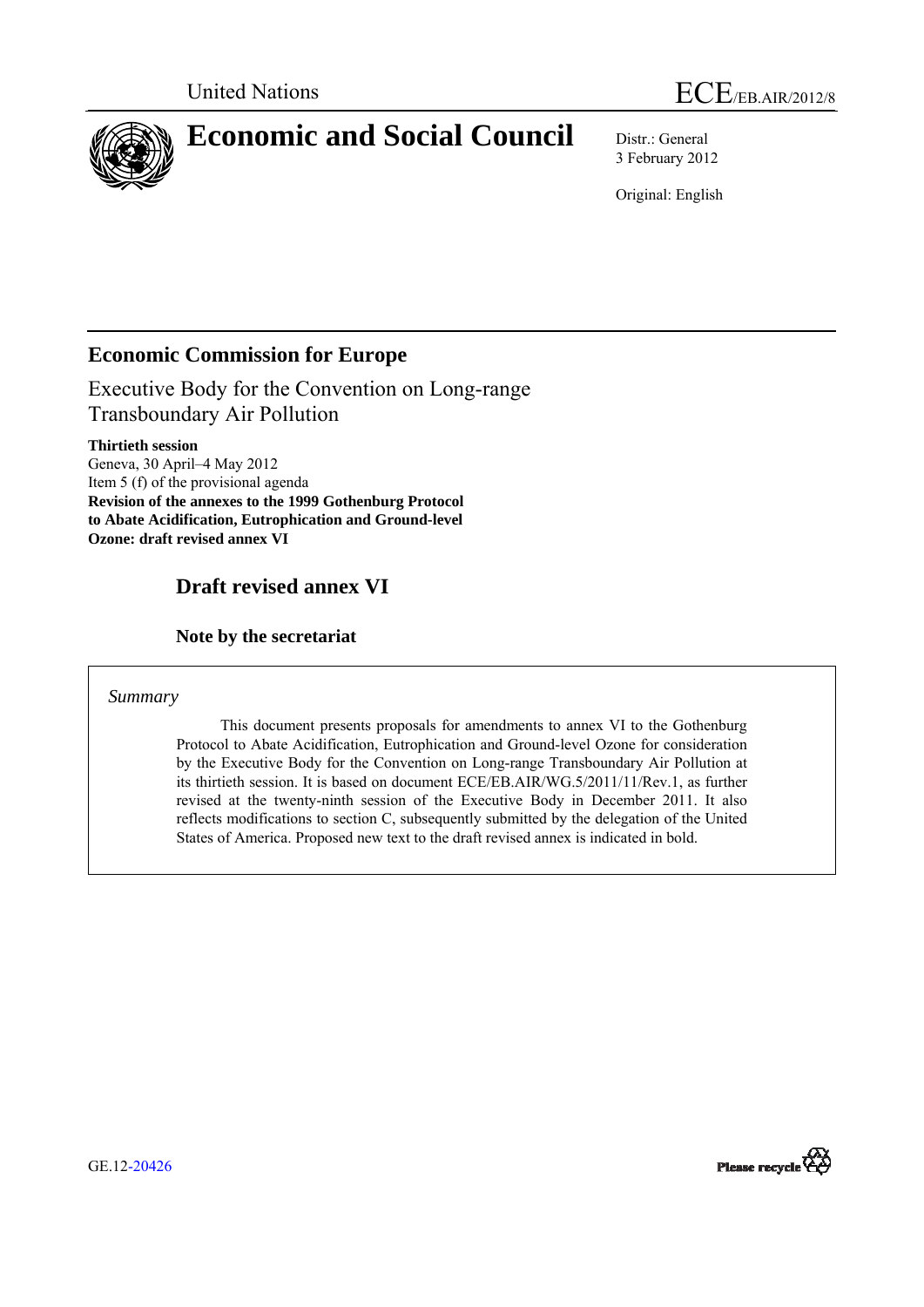## <span id="page-1-0"></span> **Limit values for emissions of volatile organic compounds from stationary sources**

1. Section A applies to Parties other than Canada and the United States of America, section B applies to Canada and section C applies to the United States of America.

### **A. Parties other than Canada and the United States of America**

2. This section of the present annex covers the stationary sources of VOC emissions listed in paragraphs 8 to 22 below. Installations or parts of installations for research, development and testing of new products and processes are not covered. Threshold values are given in the sector-specific tables below. They generally refer to solvent consumption or emission mass flow. Where one operator carries out several activities falling under the same subheading at the same installation on the same site, the solvent consumption or emission mass flow of such activities are added together. If no threshold value is indicated, the given limit value applies to all the installations concerned.

3. For the purpose of section A of the present annex the following source categories are  $defined:$ <sup>[1](#page-1-0)</sup>

 (a) "Storage and distribution of petrol" means the loading of trucks, railway wagons, barges and seagoing ships at depots and mineral oil refinery dispatch stations, **including** vehicle refuelling at service stations;

 (b) "Adhesive coating" means any activity in which an adhesive is applied to a surface, with the exception of adhesive coating and laminating associated with printing activity and wood and plastic lamination;

 (c) "Wood and plastic lamination" means any activity to adhere together wood and/or plastic to produce laminated products;

 (d) "Coating activity" means any activity in which a single or multiple application of a continuous film of coating is laid onto:

(i) New vehicles defined as vehicles of category M1 and of category N1 insofar as they are coated at the same installation as M1 vehicles;

(ii) Truck cabins, defined as the housing for the driver, and all integrated housing for the technical equipment of category N2 and N3 vehicles;

(iii) Vans and trucks defined as category N1, N2 and N3 vehicles, but excluding truck cabins;

(iv) Buses defined as category M2 and M3 vehicles;

(v) Other metallic and plastic surfaces including those of aeroplanes, ships, trains, etc.;

#### **(vi) Wooden surfaces;**

<sup>&</sup>lt;sup>1</sup> It is noted that certain definitions in paragraph 3 are not actually "source categories" — see, for example, bullet point l concerning standard conditions. Belarus requested greater clarity in the context of paragraph 7 to separate out the list of source categories from other types of definitions that may be included in a 3 bis.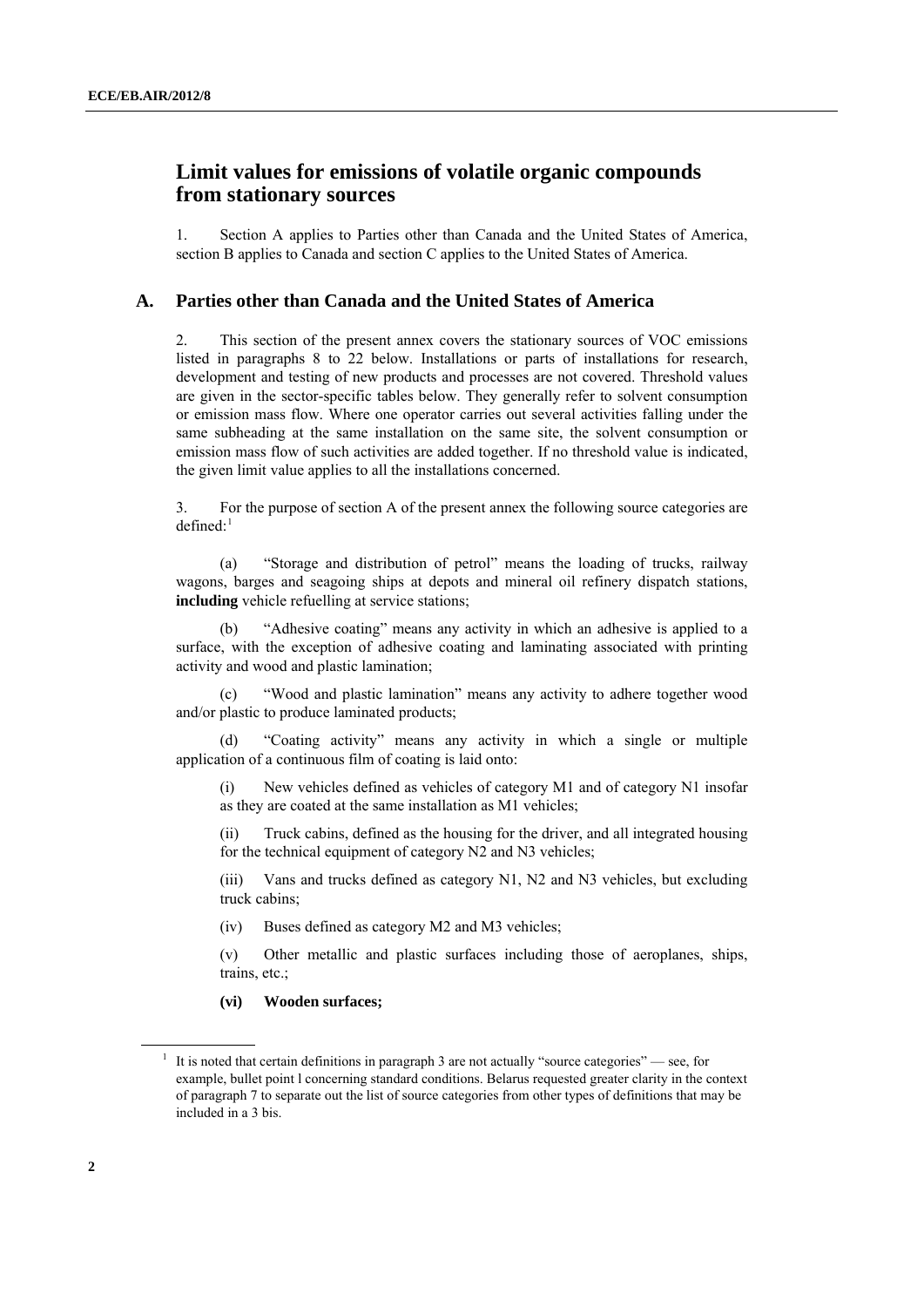#### **(vii) Textile, fabric, film and paper surfaces; and**

#### **(viii) Leather;**

This source category does not include the coating of substrates with metals by electrophoretic or chemical spraying techniques. If the coating activity includes a step in which the same article is printed, that printing step is considered part of the coating activity. However, printing activities operated as a separate activity are not **covered by this definition**. In this definition:

- M1 vehicles are those used for the carriage of passengers and comprising not more than eight seats in addition to the driver's seat;
- M2 vehicles are those used for the carriage of passengers and comprising more than eight seats in addition to the driver's seat, and having a maximum mass not exceeding 5 Mg;
- M3 vehicles are those used for the carriage of passengers and comprising more than eight seats in addition to the driver's seat, and having a maximum mass exceeding 5 Mg;
- N1 vehicles are those used for the carriage of goods and having a maximum mass not exceeding 3.5 Mg;
- N2 vehicles are those used for the carriage of goods and having a maximum mass exceeding 3.5 Mg but not exceeding 12 Mg;
- N3 vehicles are those used for the carriage of goods and having a maximum mass exceeding 12 Mg;

 (e) "Coil coating" means any activity where coiled steel, stainless steel, coated steel, copper alloys or aluminium strip is coated with either a film-forming or laminate coating in a continuous **process**;

 (f) "Dry cleaning" means any industrial or commercial activity using VOCs in an installation to clean garments, furnishings and similar consumer goods with the exception of the manual removal of stains and spots in the textile and clothing industry;

 (g) "Manufacturing of coatings, varnishes, inks and adhesives" means the manufacture of coating preparations, varnishes, inks and adhesives, and of intermediates as far as they are produced in the same installation by mixing pigments, resins and adhesive materials with organic solvents or other carriers. This category also includes dispersion, predispersion, realization of a certain viscosity or colour and packing the final products in containers;

 (h) "Printing" means any activity of reproduction of text and/or images in which, with the use of an image carrier, ink is transferred onto a surface and applies to the following sub-activities:

(i) Flexography: a printing activity using an image carrier of rubber or elastic photopolymers on which the printing inks are above the non-printing areas, using liquid inks that dry through evaporation;

(ii) Heat-set web offset: a web-fed printing activity using an image carrier in which the printing and non-printing areas are in the same plane, where web-fed means that the material to be printed is fed to the machine from a reel as distinct from separate sheets. The non-printing area is treated to attract water and thus reject ink. The printing area is treated to receive and transmit ink to the surface to be printed. Evaporation takes place in an oven where hot air is used to heat the printed material;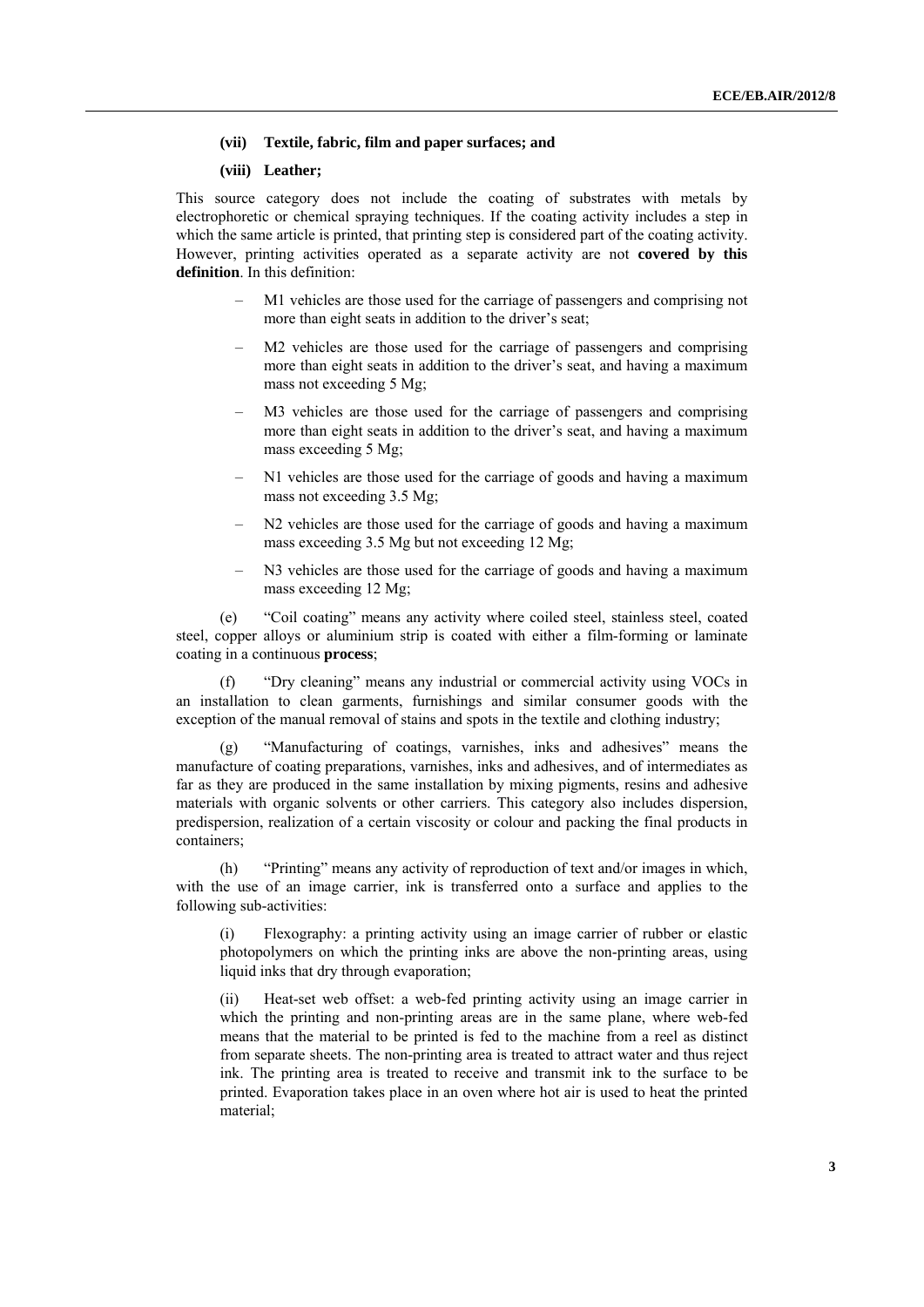(iii) Publication rotogravure: rotogravure used for printing paper for magazines, brochures, catalogues or similar products, using toluene-based inks;

(iv) Rotogravure: a printing activity using a cylindrical image carrier in which the printing area is below the non-printing area, using liquid inks that dry through evaporation. The recesses are filled with ink and the surplus is cleaned off the non– printing area before the surface to be printed contacts the cylinder and lifts the ink from the recesses;

(v) Rotary screen printing: a web-fed printing **process** in which the ink is passed onto the surface to be printed by forcing it through a porous image carrier, in which the printing area is open and the non-printing area is sealed off, using liquid inks that dry only through evaporation. Web-fed means that the material to be printed is fed to the machine from a reel as distinct from separate sheets;

(vi) Laminating associated to a printing activity: the adhering of two or more flexible materials to produce laminates; and

(vii) Varnishing: an activity by which a varnish or an adhesive coating is applied to a flexible material for the purpose of later sealing the packaging material;

"Manufacturing of pharmaceutical products" means chemical synthesis, fermentation, extraction, formulation and finishing of pharmaceutical products and, where carried out at the same site, the manufacture of intermediate products;

"Conversion of natural or synthetic rubber" means any activity of mixing, crushing, blending, calendering, extruding and vulcanization of natural or synthetic rubber and additionally activities for the processing of natural or synthetic rubber to derive an end product;

 (k) "Surface cleaning" means any activity except dry cleaning using organic solvents to remove contamination from the surface of material, including degreasing; a cleaning activity consisting of more than one step before or after any other processing step is considered as one surface-cleaning activity. The activity refers to the cleaning of the surface of products and not to the cleaning of **process** equipment;

**(**l**)** "Standard conditions" means a temperature of 273.15 K and a pressure of 101.3 kPa;

 **(m) "Organic compound" means any compound containing at least the element carbon and one or more of hydrogen, halogens, oxygen, sulphur, phosphorus, silicon or nitrogen, with the exception of carbon oxides and inorganic carbonates and bicarbonates;** 

 (n) "Volatile organic compound" (VOC) means any organic compound as well as the fraction of creosote, having at 293.15 K a vapour pressure of 0.01 kPa or more, or having a corresponding volatility under the particular conditions of use;

 (o) "Organic solvent" means any VOC which is used alone or in combination with other agents, and without undergoing a chemical change, to dissolve raw material, products or waste materials, or is used as a cleaning agent to dissolve contaminants, or as a dissolver, or as a dispersion medium, or as a viscosity adjuster, or as a surface tension adjuster, or a plasticizer, or as a preservative;

"Waste **gases**" means the final gaseous discharge containing VOCs or other pollutants from a stack or from emission abatement equipment into air. The volumetric flow rates shall be expressed in  $m^3/h$  at standard conditions;

"Extraction of vegetable oil and animal fat and refining of vegetable oil" means the extraction of vegetable oil from seeds and other vegetable matter, the processing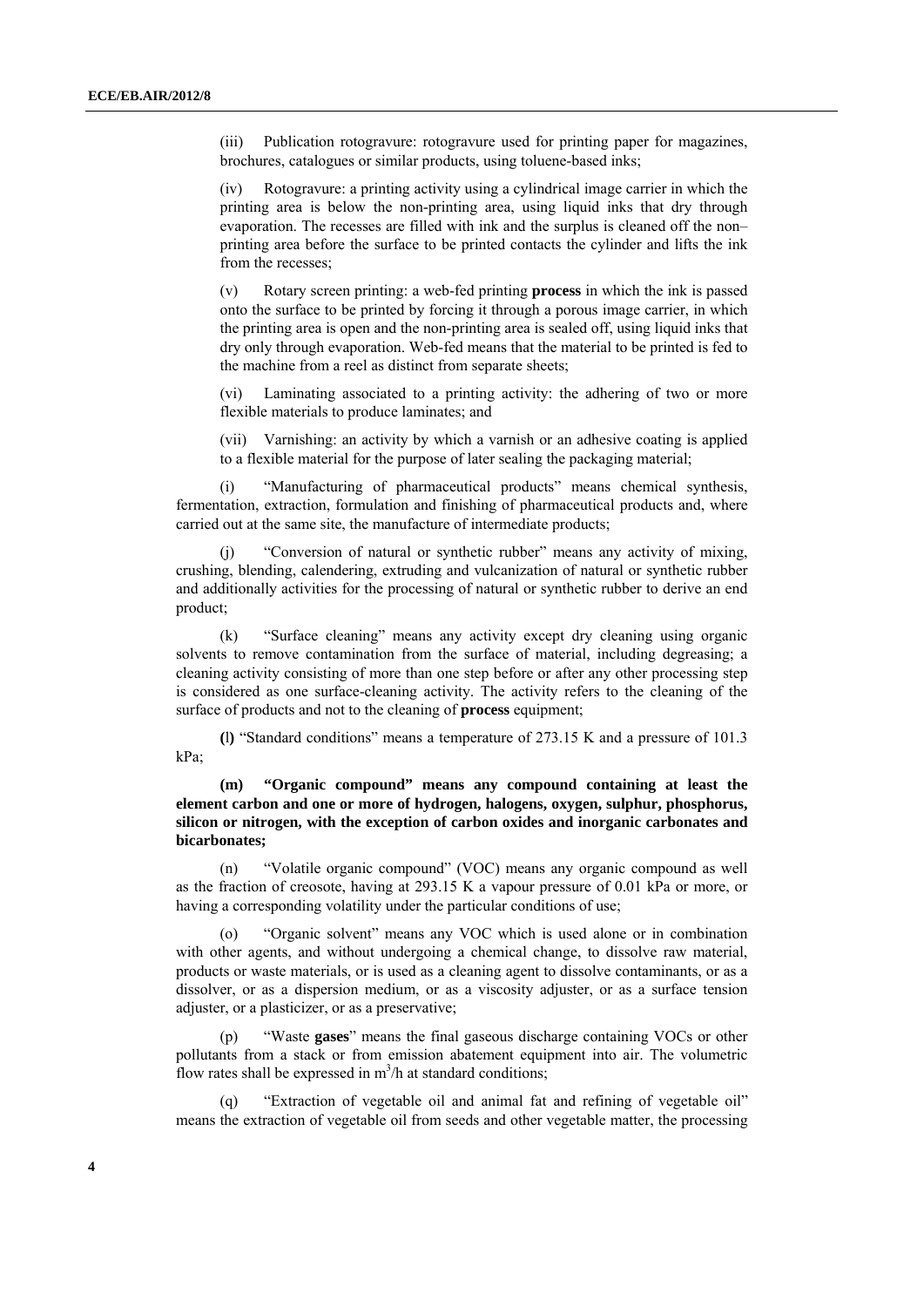of dry residues to produce animal feed, and the purification of fats and vegetable oils derived from seeds, vegetable matter and/or animal matter;

 (r) "Vehicle refinishing" means any industrial or commercial coating activity and associated degreasing activities performing:

 (i) The original coating of road vehicles, or part of them, with refinishing-type materials, where this is carried out away from the original manufacturing line, or the coating of trailers (including semi-trailers);

 (ii) Vehicle refinishing, defined as the coating of road vehicles, or part of them, carried out as part of vehicle repair, conservation or decoration outside manufacturing installations, is **not covered by this annex. The products used as part of this activity are** considered in annex XI**;** 

 (s) "Wood impregnation" means any activity giving a loading of preservative in timber;

 (t) "Winding wire coating" means any coating activity of metallic conductors used for winding the coils in transformers and motors, etc.;

"Fugitive emission" means any emission, not in waste gases, of VOCs into air, soil and water as well as, unless otherwise stated, solvents contained in any product; **this** includes uncaptured emissions of VOCs released to the outside environment via windows, doors, vents and similar openings. Fugitive **emissions may be** calculated on the basis of a solvent management plan (see appendix I to the present annex);

 (v) "Total emission of VOCs" means the sum of fugitive emission of VOCs and emission of VOCs in waste gases;

 (w) "Input" means the quantity of organic solvents and their quantity in preparations used when carrying out a process, including the solvents recycled inside and outside the installation, and which are counted every time they are used to carry out the activity;

**(x)** "**Emission** limit value" **(ELV)** means the maximum quantity of **VOC (except methane) emitted** from an installation which is not to be exceeded during normal operation. **For waste gases**, it **is expressed** in terms of mass of **VOC** per volume of waste gases (expressed as mg C/Nm<sup>3</sup> unless specified otherwise), assuming standard conditions for temperature and pressure for dry gas. Gas volumes that are added to the waste gas for cooling or dilution purposes shall not be considered when determining the mass concentration of the pollutant in the waste **gases**. **Emission limit values for waste gases are indicated as ELVc; emission limit values for fugitive emissions are indicated as ELVf;** 

 (y) "Normal operation" means all periods of operation except start-up and shutdown operations and maintenance of equipment;

(z) "Substances harmful to human health" are subdivided into two categories:

(i) Halogenated VOCs that have possible risk of irreversible effects; or

(ii) Hazardous substances that are carcinogens, mutagens or toxic to reproduction or that may cause cancer, may cause heritable genetic damage, may cause cancer by inhalation, may impair fertility or may cause harm to the unborn child;

 (aa) "Footwear manufacture" means any activity of producing complete footwear or part of it;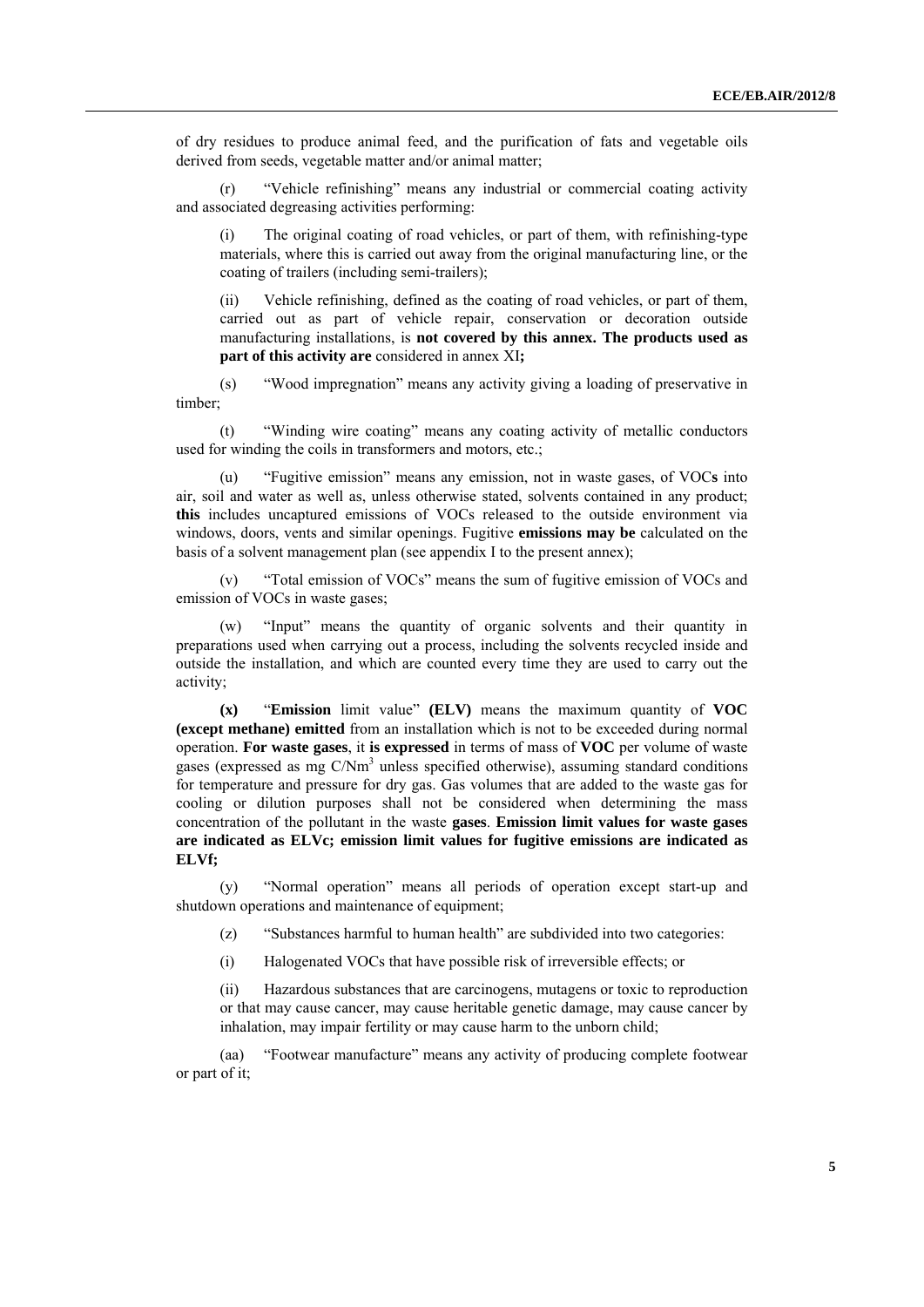#### **(bb) "Solvent consumption" means the total input of organic solvents into an installation per calendar year, or any other 12-month period, less any VOCs that are recovered for reuse.**

4. The following requirements shall be satisfied**:**

 (a) Emissions shall be monitored in all cases **via measurements or through calculations <sup>2</sup> achieving at least the same accuracy**. Compliance with **ELVs shall** be verified **through** continuous or discontinuous measurements, type approval, or any other technically sound method. **For the emissions in waste gases,** in case of continuous measurements, compliance with the **ELVs** is achieved if the validated **daily** emission average does not exceed the **ELVs**. In case of discontinuous measurements or other appropriate determination procedures, compliance with the **ELVs** is achieved if the average of all the readings or other procedures **within one monitoring exercise** does not exceed the limit values. The inaccuracy of the measurement methods may be taken into account for verification purposes. **The fugitive and total ELVs apply as annual averages;**

The concentrations of air pollutants in gas-carrying ducts shall be measured in a representative way. **Monitoring** of relevant polluting substances and measurements of process parameters, as well as the quality assurance of automated systems and the reference **measurements** to calibrate those systems, shall be carried out in accordance with CEN standards. If CEN standards are not available, ISO standards, national or international standards which will ensure the provision of data of an equivalent scientific quality shall apply**.**

5. The following **ELVs apply** for waste gases **containing substances harmful to human health**:

 (a) 20 mg/Nm3 **(expressed as the mass sum of individual compounds)** for discharges of halogenated **VOCs,** [volatile organic compounds] which are assigned the following risk phrases: **"**suspected of causing cancer**"** and/or **"**suspected of causing genetic defects**"**, where the mass flow of the sum of the considered compounds is greater than or equal to 100 g/h; and

(b) 2 mg/ $Nm<sup>3</sup>$  (expressed as the mass sum of individual compounds) for discharges of **VOCs,** [volatile organic compounds] which are assigned the following risk phrases: **"**may cause cancer**"**, **"**may cause genetic defects**"**, **"**may cause cancer by inhalation**"**, **"**may damage fertility**"**, **"**may damage the unborn child**"**, where the mass flow of the sum of the considered compounds is greater than or equal to 10 g/h.

6. **For the source categories listed in paragraphs 9 to 22** where it is demonstrated to the satisfaction of the competent authority that for an individual installation **compliance**  with the fugitive emission limit value (ELVf) is not technically and economically feasible, the competent authority may exempt that installation provided that significant risks to human health or the environment are not expected **and that** the operator **demonstrates** to the satisfaction of the competent authority that the best available **techniques are** used.

7. The limit values for VOC emissions for the source categories defined in paragraph 3 shall be as specified in paragraphs 8 to 22 below.

<sup>2</sup> Belarus has suggested that greater clarity should be provided concerning calculation methods either within the body of the Protocol itself, i.e., in a separate part of the annex, or in a guidance document.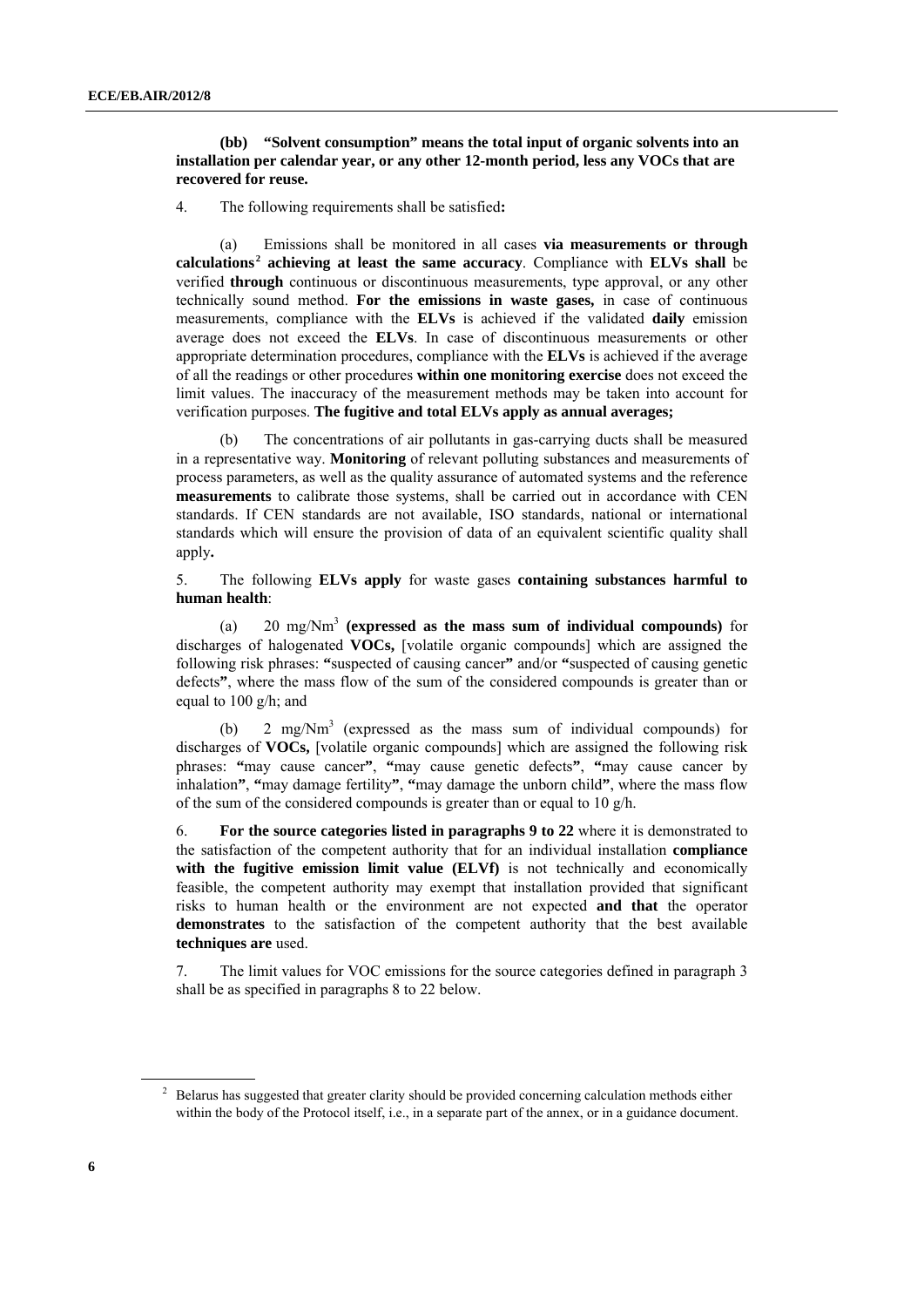8. Storage and distribution of petrol:

 **(a) Petrol storage installations at terminals, when above the threshold values mentioned in table 1, must be either:** 

 **(i) Fixed-roof tanks, which are connected to a vapour recovery unit meeting the ELVs set out in table 1 or;** 

 **(ii) Designed with a floating roof, either external or internal, equipped with primary and secondary seals meeting the reduction efficiency set out in table 1;** 

 **(b) As a derogation from the above-mentioned requirements, fixed-roof tanks, which were in operation prior to 1 January 1996 and which are not connected to a vapour recovery unit, must be equipped with a primary seal which is achieving a reduction efficiency of 90%.**

#### *Table 1*

*Limit values for VOC emissions from the storage and distribution of petrol, excluding the loading of seagoing ships (stage I)*

|                                                              |                                                                                                                                                  | Option 3                                                                     |
|--------------------------------------------------------------|--------------------------------------------------------------------------------------------------------------------------------------------------|------------------------------------------------------------------------------|
| Activity                                                     | Threshold value                                                                                                                                  | ELV or reduction efficiency                                                  |
| Loading and unloading<br>of mobile container at<br>terminals | 5,000 $m3$ petrol throughput<br>annually                                                                                                         | $10g$ VOC/Nm <sup>3</sup> including<br>$m$ ethane <sup><math>a</math>/</sup> |
| Storage installations at<br>terminals                        | Existing terminals or tank<br>farms with a petrol throughput<br>of $10,000$ Mg/year or more                                                      | $95%$ b/                                                                     |
|                                                              | New terminals (without<br>thresholds except for terminals<br>located in small remote islands<br>with a throughput less than<br>5,000 $Mg/year$ ) |                                                                              |
| Service stations                                             | Petrol throughput larger than<br>$100 \text{ m}^3/\text{year}$                                                                                   | $0.01\%$ w/w of the<br>throughput <sup>c</sup>                               |

 $a^{j}$  The vapour displaced by the filling of petrol storage tanks shall be displaced either into other storage tanks or into abatement equipment meeting the limit values in the table above.

Reduction efficiency expressed in % compared to a comparable fixed-roof tank with no **vapour-containment controls, i.e., with only a vacuum/pressure relief valve.** 

<sup>c</sup>/ Vapours displaced by the delivery of petrol into storage installations at service stations and in fixed-roof tanks used for the intermediate storage of vapours must be returned through a vapour-tight connection line to the mobile container delivering the petrol. Loading operations may not take place unless the arrangements are in place and properly functioning. **Under these conditions, no additional monitoring of the compliance with the limit value is required.**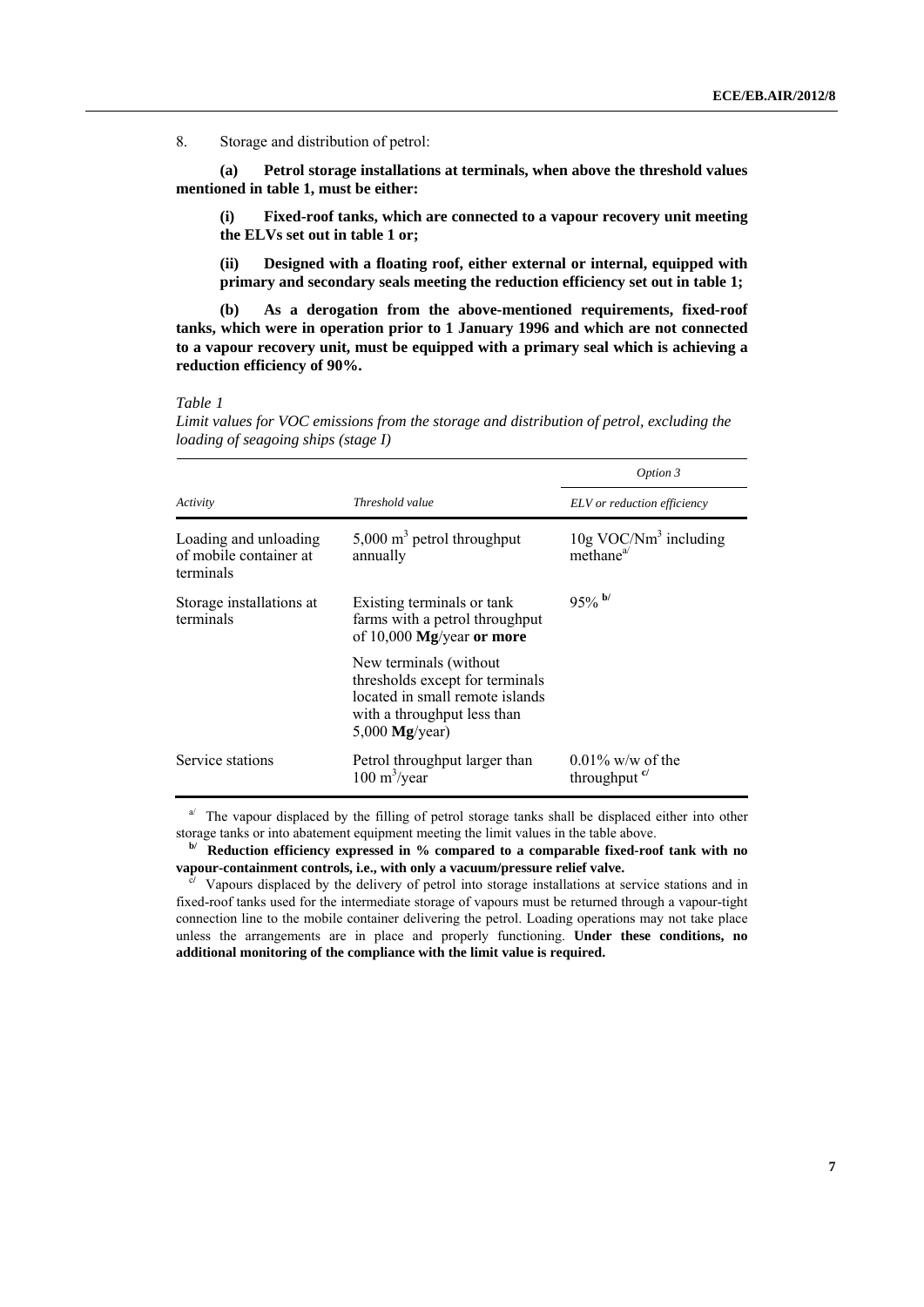*Table 1 bis* 

*Limit values for VOC emissions for car refuelling at service station (stage II)* 

*Threshold values Minimum vapour capture efficiency % w/w a/*

New service station if its actual or intended throughput is greater than 500  $m<sup>3</sup>$  per annum

Existing service station if its actual or intended throughput is greater than  $3,000 \text{ m}^3$  per annum **as of 2019**

Existing service station if its actual or intended throughput is greater than 500  $\text{m}^3$  per annum and which undergoes a major refurbishment

**a/ The capture efficiency of the systems has to be certified by the manufacturer in accordance with relevant technical standards or type approval procedures.**

9. Adhesive coating:

#### *Table 2*

*Limit values for adhesive coating* 

|                                                                      | <b>ELV</b> for VOC<br>[(daily for ELVc and yearly for ELVf and total ELV)] |                                                                   |
|----------------------------------------------------------------------|----------------------------------------------------------------------------|-------------------------------------------------------------------|
| Activity and threshold                                               | Option 2                                                                   | Option 3                                                          |
| Footwear Manufacture<br>(solvent consumption $\geq$<br>5 $Mg/year$ ) |                                                                            | $25a$ g VOC / pair of shoes                                       |
| Other adhesive coating<br>(solvent consumption<br>$5-15$ Mg/year)    |                                                                            | $ELVc = 50$ mg <sup>b/</sup> C/Nm <sup>3</sup>                    |
|                                                                      |                                                                            | $ELVf = 25$ wt-% or less of the<br>solvent input                  |
|                                                                      |                                                                            | <i>Or</i> total ELV of 1.2 kg or less<br>of VOC/kg of solid input |
| Other adhesive coating<br>(solvent consumption<br>$15-200$ Mg/year)  |                                                                            | $ELVc = 50$ mg <sup>b/</sup> $C/Nm3$                              |
|                                                                      |                                                                            | $ELYf = 20$ wt-% or less of the<br>solvent input                  |
|                                                                      |                                                                            | <i>Or</i> total ELV of 1 kg or less of<br>VOC/kg of solid input   |
| Other adhesive coating<br>(solvent consumption)<br>$200$ Mg/year)    | $ELVc = 50$ mg <sup>c</sup> /C/Nm3                                         |                                                                   |
|                                                                      | $ELVf = 15$ wt-% or less of the<br>solvent input                           |                                                                   |
|                                                                      | Or total ELV of 0.8 kg or less<br>of VOC/kg of solid input                 |                                                                   |

 $\frac{a}{b}$  Total **ELVs** are expressed in grams of solvent emitted per pair of complete footwear produced. **b** If techniques are used which allow reuse of recovered solvent, the limit value shall be 150 mg  $C/Nm<sup>3</sup>$ .

 $\degree$  If techniques are used which allow reuse of recovered solvent, the limit value shall be 100 mg  $C/Nm^3$ .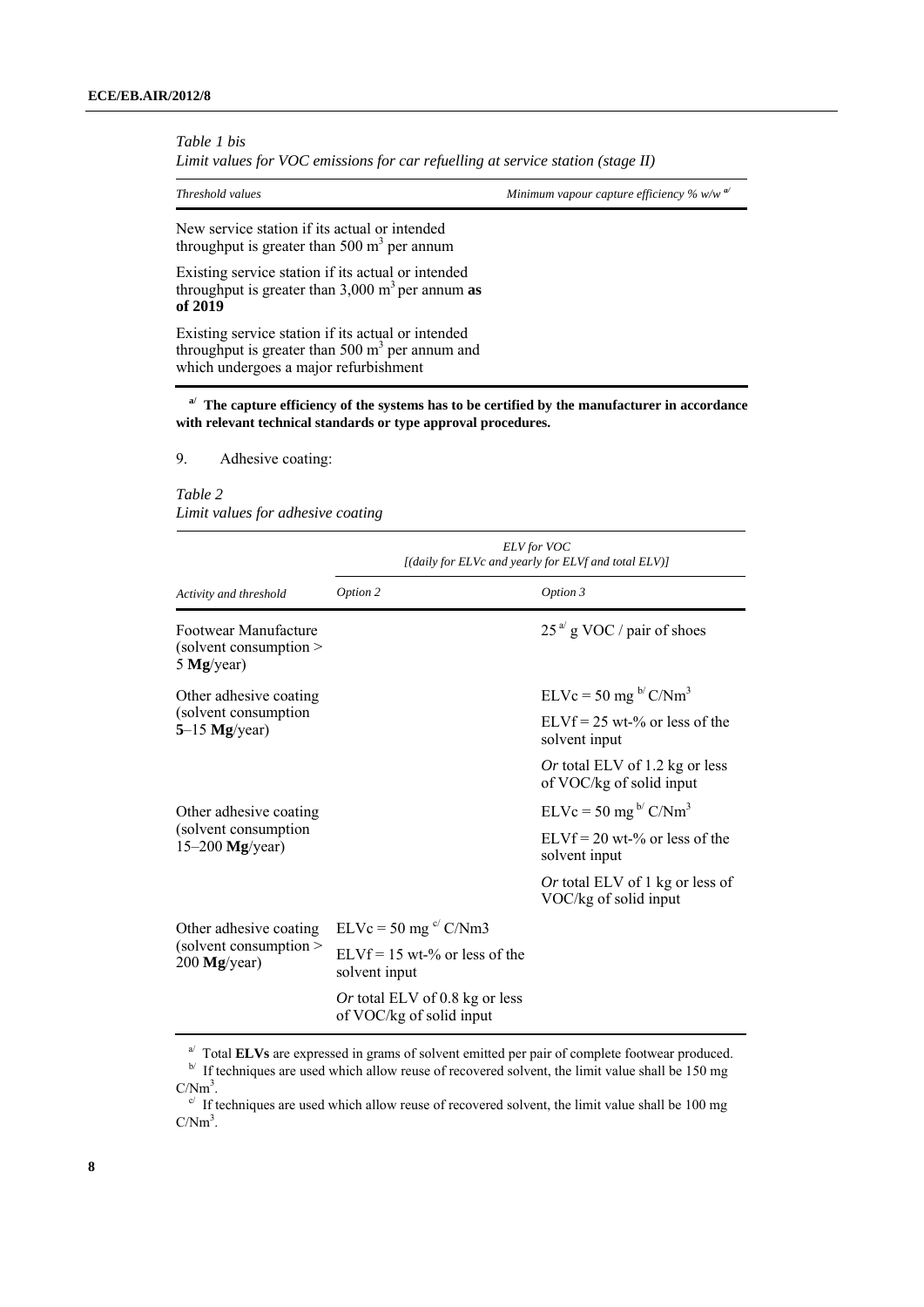## 10. Wood and plastic lamination:

### *Table 3*

## *Limit values for wood and plastic lamination*

|                                                                    | ELV for VOC [(yearly)]                          |
|--------------------------------------------------------------------|-------------------------------------------------|
| Activity and threshold                                             | Options 1, 2 and 3                              |
| Wood and plastic laminating (solvent<br>consumption $> 5$ Mg/year) | Total ELV of 30 g VOC/ $m2$ of final<br>product |

## 11. Coating activities (vehicle coating industry):

## *Table 4*

*Limit values for coating activities in the vehicle industry* 

|                                                                                                                                            | ELV for VOC [(yearly for total ELV)]                        |                                                                                               |  |
|--------------------------------------------------------------------------------------------------------------------------------------------|-------------------------------------------------------------|-----------------------------------------------------------------------------------------------|--|
| Activity and threshold                                                                                                                     | Option 2 $\alpha$ <sup><math>\alpha</math></sup>            | Option 3 $\alpha$                                                                             |  |
| Manufacture of cars (M1, M2)<br>(solvent consumption)<br>15 Mg/year and $\leq$ 5,000 coated<br>items a year or $> 3,500$ chassis<br>built) |                                                             | 90 g VOC/m <sup>2</sup> or 1.5 kg/ body +<br>$70 g/m^2$                                       |  |
| Manufacture of cars (M1, M2)<br>(solvent consumption 15-200<br>$Mg$ /year and $> 5,000$ coated                                             |                                                             | Existing installations: 60g<br>VOC/m <sup>2</sup> or 1.9 kg/ body + 41<br>$g/m^2$             |  |
| items a year)                                                                                                                              |                                                             | New installations: $45 \text{ g } \text{VOC/m}^2$<br>or 1.3 kg/body + 33 g/m <sup>2</sup>     |  |
| Manufacture of cars (M1, M2)<br>(solvent consumption $> 200$<br>$Mg$ /year and $> 5,000$ coated<br>items a year)                           | 35 g VOC/ $m2$ or<br>$1$ kg/body +<br>$26 \text{ g/m}^2$ b/ | [ <i>Existing installations</i> : 60g<br>VOC/ $m^2$ or 1.9 kg/ body + 41<br>$g/m^2$ - delete] |  |
| Manufacture of truck cabins (N1,<br>$N2$ , N3) (solvent consumption ><br>15 Mg/year and $\leq$ 5,000 coated<br>items/year)                 |                                                             | <i>Existing installations: 85 g</i><br>VOC/m <sup>2</sup>                                     |  |
|                                                                                                                                            |                                                             | New installations: 65 g VOC/ $m2$                                                             |  |
| Manufacture of truck cabins (N1,<br>N2, N3) (solvent consumption                                                                           |                                                             | Existing installations: 75 g<br>VOC/m <sup>2</sup>                                            |  |
| 15–200 Mg/year and $> 5,000$<br>coated items a year)                                                                                       |                                                             | New installations: 55 g VOC/ $m2$                                                             |  |
| Manufacture of truck cabins (N1,<br>$N2$ , N3) (solvent consumption ><br>200 Mg/year and $> 5,000$ coated<br>items a year)                 | 55 g VOC/ $m2$                                              | [ <i>Existing installations</i> : 75 g<br>$VOC/m^2$ - delete]                                 |  |
| Manufacture of trucks and vans<br>(solvent consumption $> 15$                                                                              |                                                             | <i>Existing installations:</i> 120 g<br>VOC/m <sup>2</sup>                                    |  |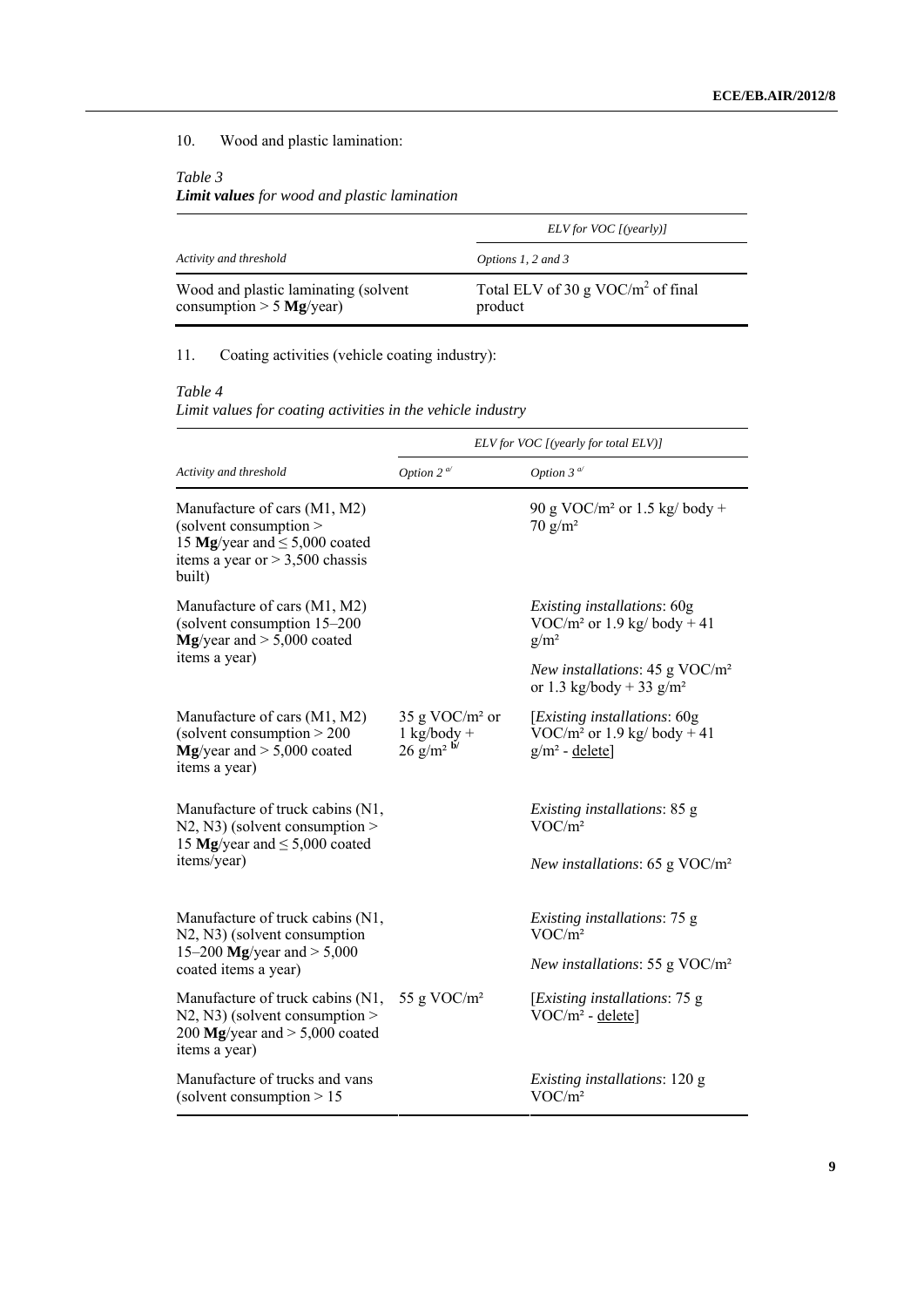|                                                                                                                  | ELV for VOC [(yearly for total ELV)]             |                                                                |
|------------------------------------------------------------------------------------------------------------------|--------------------------------------------------|----------------------------------------------------------------|
| Activity and threshold                                                                                           | Option 2 $\alpha$ <sup><math>\alpha</math></sup> | Option 3 $\alpha$                                              |
| <b>Mg</b> /year and $\leq$ 2,500 coated<br>items a year)                                                         |                                                  | New installations: 90 g VOC/ $m^2$                             |
| Manufacture of trucks and vans<br>(solvent consumption 15-200)                                                   |                                                  | Existing installations: 90 g<br>VOC/m <sup>2</sup>             |
| $Mg$ /year and $>$ 2,500 coated<br>items a year)                                                                 |                                                  | New installations: 70 g VOC/ $m2$                              |
| Manufacture of trucks and vans<br>(solvent consumption $> 200$<br>$Mg$ /year and > 2,500 coated<br>items a year) | 50 g VOC/ $m2$                                   | [ <i>Existing installations</i> : 90 g<br>$VOC/m^2$ - delete]  |
| Manufacture of buses (solvent<br>consumption $> 15$ Mg/year and                                                  |                                                  | <i>Existing installations: 290 g</i><br>VOC/m <sup>2</sup>     |
| $\leq$ 2,000 coated items a year)                                                                                |                                                  | <i>New installations:</i> 210 g<br>VOC/m <sup>2</sup>          |
| Manufacture of buses (solvent<br>consumption 15-200 Mg/year<br>and $> 2,000$ coated items a year)                |                                                  | <i>Existing installations: 225 g</i><br>VOC/m <sup>2</sup>     |
|                                                                                                                  |                                                  | <i>New installations:</i> 150 g<br>VOC/m <sup>2</sup>          |
| Manufacture of buses (solvent<br>consumption $> 200$ Mg/year and<br>$>$ 2,000 coated items a year)               | 150 g VOC/ $m2$                                  | [ <i>Existing installations</i> : 225 g<br>$VOC/m^2$ - delete] |

a/ The total limit values are expressed in terms of mass of **organic** solvent (g) emitted in relation to the surface area of product  $(m<sup>2</sup>)$ . The surface area of the product is defined as the surface area calculated from the total electrophoretic coating area and the surface area of any parts that might be added in successive phases of the coating process which are coated with the same coatings. The surface of the electrophoretic coating area is calculated using the formula: (2 x total weight of product shell)/(average thickness of metal sheet x density of metal sheet). The total ELVs defined in the table above refer to all process stages carried out at the same installation from electrophoretic coating, or any other kind of coating process through the final wax and polish of top-coating inclusive, as well as solvent used in cleaning of process equipment, including spray booths and other fixed equipment, both during and outside of production time.

**b/** For existing plants achieving these levels may entail cross-media effects, high capital costs **and long payback periods. Major step decreases in VOC emissions necessitate changing the type of paint system and/or the paint application system and/or the drying system and this usually involves either a new installation or a complete refurbishment of a paint shop and requires significant capital investment.** 

12. Coating activities (metal, textile, fabric, film, plastic, paper and wooden surfaces coating):

*Table 5 Limit values for coating activities in various industrial sectors* 

| Activity and threshold | ELV for VOC [(daily for ELVc and yearly for ELVf and total ELV)] |
|------------------------|------------------------------------------------------------------|
|------------------------|------------------------------------------------------------------|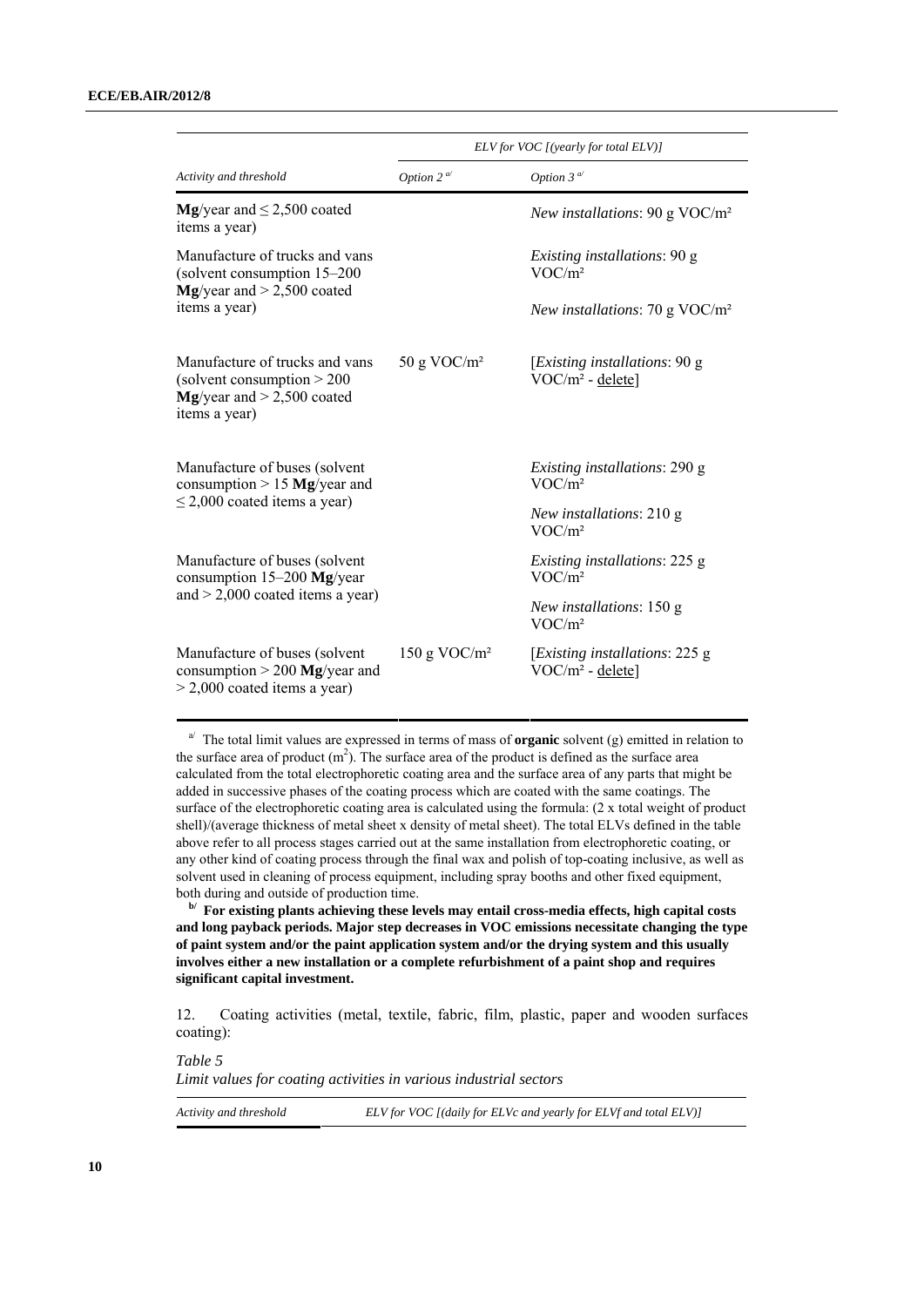|                                                                                                                                                            | Option 2                                                           | Option 3                                                                                     |
|------------------------------------------------------------------------------------------------------------------------------------------------------------|--------------------------------------------------------------------|----------------------------------------------------------------------------------------------|
| Wood coating<br>(solvent consumption                                                                                                                       |                                                                    | $ELVc = 100a$ mg C/Nm <sup>3</sup><br>$ELVf = 25 wt-% or less of$                            |
| $15-25$ Mg/year)                                                                                                                                           |                                                                    | the solvent input                                                                            |
|                                                                                                                                                            |                                                                    | <i>Or</i> total ELV of 1.6 kg or<br>less of VOC/kg of solid input                            |
| Wood coating<br>(solvent consumption<br>$25-200$ Mg/year)                                                                                                  |                                                                    | $ELVc = 50$ mg $C/Nm3$ for<br>drying and 75 mg $C/Nm3$ for<br>coating                        |
|                                                                                                                                                            |                                                                    | $ELVf = 20$ wt-% or less of<br>the solvent input                                             |
|                                                                                                                                                            |                                                                    | <i>Or</i> total ELV of 1 kg or less<br>of VOC/kg of solid input                              |
| Wood coating<br>(solvent consumption                                                                                                                       | $ELVc = 50$ mg $C/Nm3$ for drying<br>and 75 mg $C/Nm3$ for coating |                                                                                              |
| $>$ 200 Mg/year)                                                                                                                                           | $ELVf = 15$ wt-% or less of the<br>solvent input                   |                                                                                              |
|                                                                                                                                                            | Or total ELV of 0.75 kg or less of<br>VOC/kg of solid input        |                                                                                              |
| Coating of metal and                                                                                                                                       |                                                                    | $ELVc = 100^{a/3}$ mg C/Nm <sup>3</sup>                                                      |
| plastics (solvent<br>consumption<br>$5-15$ Mg/year)                                                                                                        |                                                                    | ELVf = $25^{\frac{b}{}}$ wt-% or less of<br>the solvent input                                |
|                                                                                                                                                            |                                                                    | Or total ELV of $0.6$ kg or<br>less of VOC/kg of solid input                                 |
| Other coating,                                                                                                                                             |                                                                    | $ELVc = 100^{a/6}$ mg C/Nm <sup>3</sup>                                                      |
| including textile,<br>fabric film and paper<br>(excluding web<br>screen printing for<br>textiles, see printing)<br>(solvent consumption<br>$5-15$ Mg/year) |                                                                    | $ELVf = 25^{b}$ wt-% or less of<br>the solvent input                                         |
|                                                                                                                                                            |                                                                    | Or total ELV of 1.6 kg or<br>less of VOC/kg of solid input                                   |
| Textile, fabric, film<br>and paper coating<br>(excluding web                                                                                               |                                                                    | $ELVc = 50$ mg $C/Nm3$ for<br>drying and 75 mg C/Nm <sup>3</sup> for coating $b^{l, c/}$     |
| screen printing for<br>textiles, see printing)<br>(solvent consumption                                                                                     |                                                                    | $ELVf = 20^{b}$ wt-% or less of<br>the solvent input                                         |
| $> 15$ Mg/year)                                                                                                                                            |                                                                    | Or total ELV of 1 kg or less<br>of VOC/kg of solid input                                     |
| Coating of plastic<br>workpieces (solvent<br>consumption                                                                                                   |                                                                    | $ELVc = 50$ mg $C/Nm3$ for<br>drying and $75 \text{ mg C/Nm}^3$ for<br>coating $\frac{b}{ }$ |
| $15-200$ Mg/year)                                                                                                                                          |                                                                    | ELVf = $20^{\frac{b}{c}}$ wt-% or less of<br>the solvent input                               |
|                                                                                                                                                            |                                                                    | Or total ELV of 0.375 kg or                                                                  |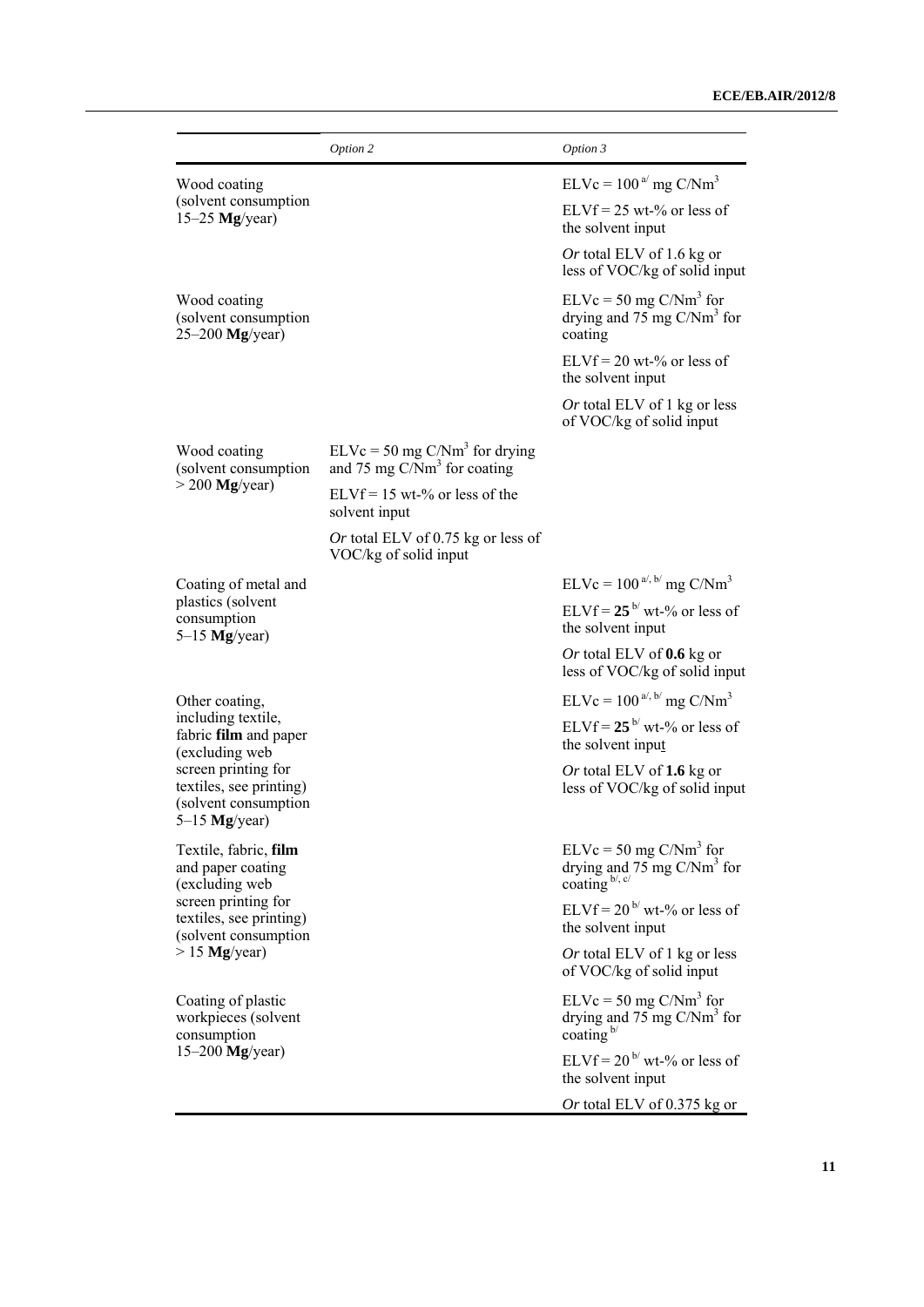|                                                                           | ELV for VOC [(daily for ELVc and yearly for ELVf and total ELV)]         |                                                                                     |
|---------------------------------------------------------------------------|--------------------------------------------------------------------------|-------------------------------------------------------------------------------------|
| Activity and threshold                                                    | Option 2                                                                 | Option 3                                                                            |
|                                                                           |                                                                          | less of VOC/kg of solid input                                                       |
| Coating of plastic<br>workpieces (solvent                                 | $ELVc = 50$ mg $C/Nm3$ for drying<br>and 75 mg $C/Nm3$ for coating $b$ / |                                                                                     |
| consumption<br>$>$ 200 Mg/year)                                           | $ELVf = 20^{\frac{b}{c}}$ wt-% or less of the<br>solvent input           |                                                                                     |
|                                                                           | Or total ELV of $0.35$ kg or less of<br>VOC/kg of solid input            |                                                                                     |
| Coating of metal<br>surfaces (solvent<br>consumption<br>$15-200$ Mg/year) |                                                                          | $ELVc = 50$ mg $C/Nm3$ for<br>drying and $75 \text{ mg C/Nm}^3$ for<br>coating $b/$ |
|                                                                           |                                                                          | ELVf = $20^{b}$ wt-% or less of<br>the solvent input                                |
|                                                                           |                                                                          | Or total ELV of $0.375$ kg or<br>less of VOC/kg of solid input                      |
|                                                                           |                                                                          | <b>Exception for coatings in</b><br>contact with food:                              |
|                                                                           |                                                                          | Total ELV of 0.5825 kg or<br>less of VOC/kg of solid input                          |
| Coating of metal<br>surfaces (solvent<br>consumption<br>$>200$ Mg/year)   | $ELVc = 50$ mg $C/Nm3$ for drying<br>and 75 mg $C/Nm3$ for coating $b/$  | <b>Exception for coatings in</b><br>contact with food:                              |
|                                                                           | $ELVf = 20^{b}$ wt-% or less of the<br>solvent input                     | Total ELV of 0.5825 kg or<br>less of VOC/kg of solid input                          |
|                                                                           | Or total ELV of $0.33$ kg or less of<br>VOC/kg of solid input            |                                                                                     |

 $a^{j}$  Limit value applies to coating applications and drying processes operated under contained

conditions. b/ If contained coating conditions are not possible (boat construction, aircraft coating, etc.), installations may be granted exemption from these values. The reduction scheme is then to be used, unless it is demonstrated to the satisfaction of the competent authority that this option is not technically and economically feasible. In this case, the operator must demonstrate to the satisfaction of the competent authority that the best available technique is used.  $\frac{c}{f}$  If, for textile coating, techniques are used which allow reuse of recovered solvents, the limit

value shall be 150 mg  $C/Nm<sup>3</sup>$  for drying and coating together.

13. Coating activities (leather and winding wire coating):

*Table 6 Limit values for leather and winding wire coating* 

*ELV for VOC[(yearly for total ELV)]* 

*Activity and threshold Options 1, 2 and 3*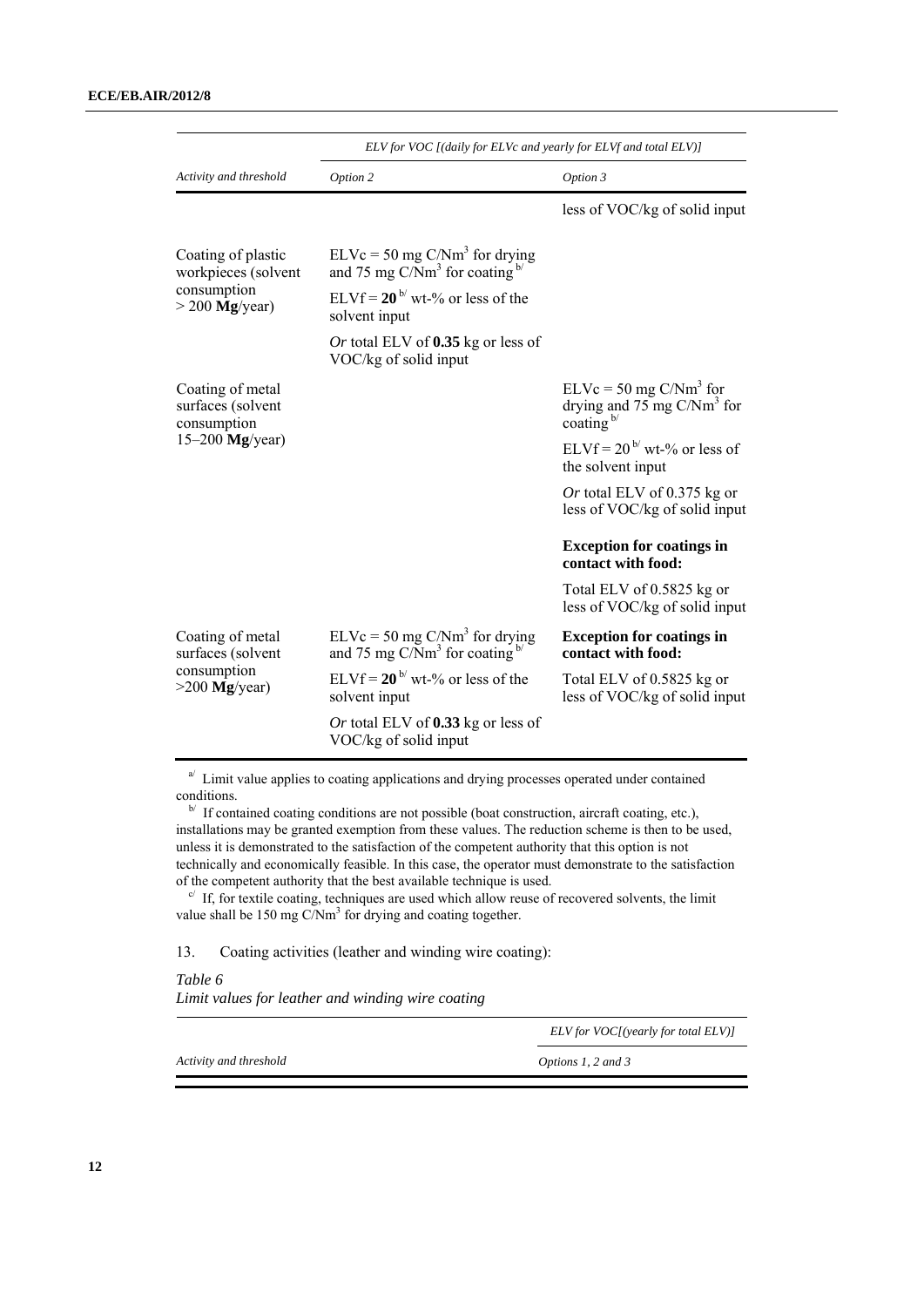|                                                                                                                                                                           | ELV for VOC[(yearly for total ELV)]                                                               |
|---------------------------------------------------------------------------------------------------------------------------------------------------------------------------|---------------------------------------------------------------------------------------------------|
| Activity and threshold                                                                                                                                                    | Options 1, 2 and 3                                                                                |
| Leather coating in furnishing and particular leather<br>goods used as small consumer goods like bags, belts,<br><b>wallets, etc.</b> (solvent consumption $> 10$ Mg/year) | Total ELV of 150 $g/m^2$                                                                          |
| <b>Other</b> leather coating (solvent consumption<br>$10-25$ Mg/year)                                                                                                     | Total ELV of 85 $g/m^2$                                                                           |
| <b>Other</b> leather coating (solvent consumption<br>$>$ 25 Mg/year)                                                                                                      | Total ELV of 75 $g/m^2$                                                                           |
| Winding wire coating (solvent consumption<br>$> 5$ Mg/year)                                                                                                               | Total ELV of 10 g/kg applies<br>for installations where average<br>diameter of wire $\leq 0.1$ mm |
|                                                                                                                                                                           | Total ELV of 5 g/kg applies for<br>all other installations                                        |
|                                                                                                                                                                           |                                                                                                   |

## 14. Coil coating:

## *Table 7 Limit values for coil coating*

|                                                            | ELV for VOC<br>[(daily for ELVc and yearly for ELVf and total ELV)] |
|------------------------------------------------------------|---------------------------------------------------------------------|
| Activity and threshold                                     | Option 3                                                            |
| Existing installation (solvent                             | $ELVc = 50$ mg <sup>a</sup> $C/Nm3$                                 |
| consumption $25-200$ Mg/year)                              | $ELVf = 10$ wt-% or less of the solvent input                       |
|                                                            | Or total ELV of 0.45 kg or less of VOC/kg of solid<br>input         |
| Existing installation (solvent                             | $ELVc = 50$ mg <sup>a/</sup> $C/Nm3$                                |
| consumption $> 200$ Mg/year)                               | $ELVf = 10$ wt-% or less of the solvent input                       |
|                                                            | Or total ELV of 0.45 kg or less of VOC/kg of solid<br>input         |
| New installation (solvent<br>consumption $25-200$ Mg/year) | $ELVc = 50$ mg $C/Nm3$ <sup>a/</sup>                                |
|                                                            | $ELVf = 5 wt-%$ or less of the solvent input                        |
|                                                            | Or total ELV of 0.3 kg or less of VOC/kg of solid input             |
| New installation (solvent                                  | $ELVc = 50$ mg <sup>a/</sup> $C/Nm3$                                |
| consumption $> 200$ Mg/year)                               | $ELVf = 5 wt-%$ or less of the solvent input                        |
|                                                            | Or total ELV of 0.3 kg or less of VOC/kg of solid input             |

 $a^{q}$  If techniques are used which allow reuse of recovered solvent, the limit value shall be 150 mg  $C/Nm^3$ .

15. Dry cleaning: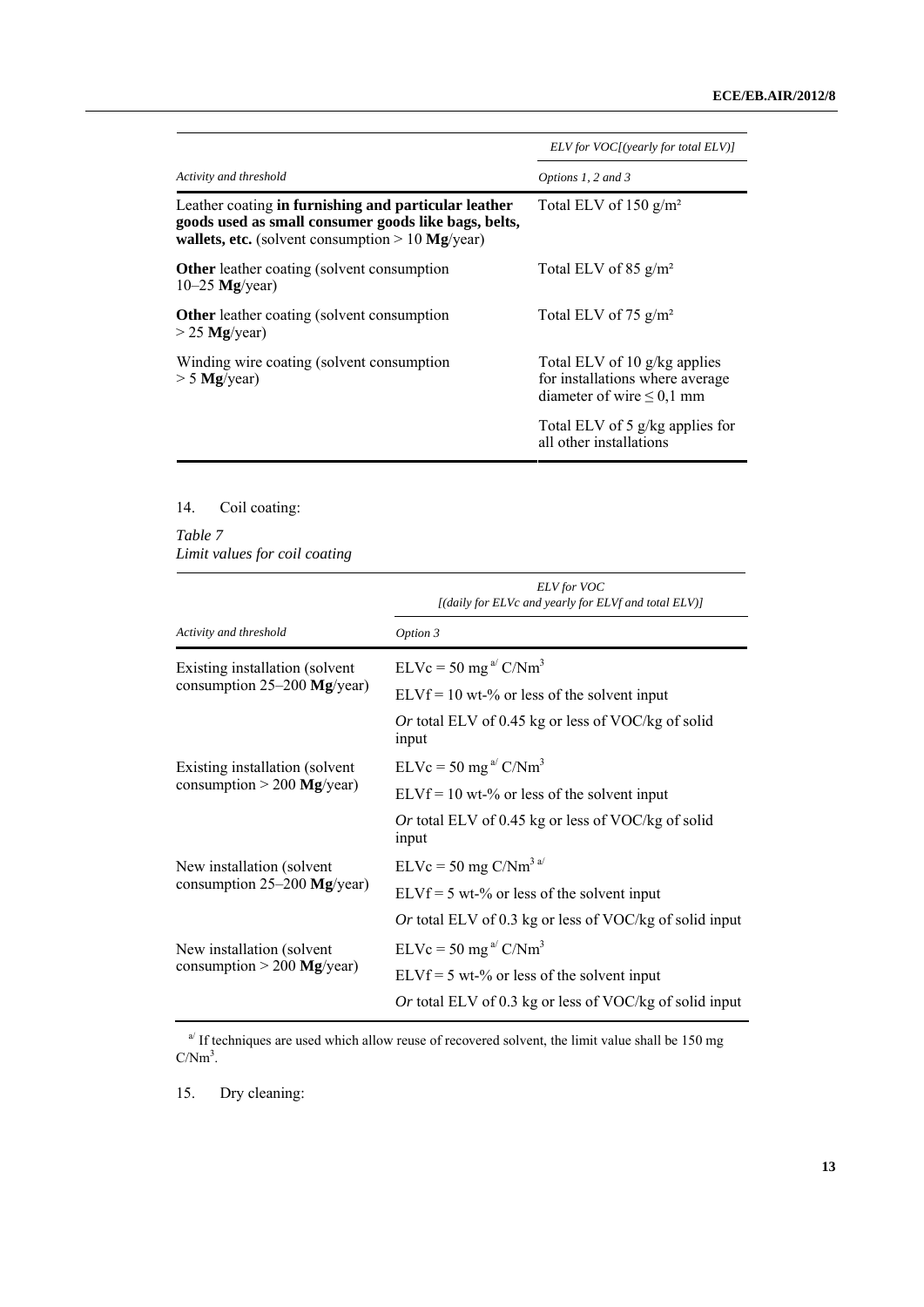| Limit values for dry cleaning  |                                                  |  |
|--------------------------------|--------------------------------------------------|--|
|                                | ELV for VOC $a^{d, b'}$ [(yearly for total ELV)] |  |
| Activity                       | Option 3                                         |  |
| New and existing installations | Total ELV of 20 g VOC/kg                         |  |

<sup>a/</sup> Limit value for total emissions of VOCs calculated as mass of emitted **VOC** per mass of cleaned and dried product.

 $\mathbb{R}^N$  This emission level can be achieved by using at least type IV machines or more efficient ones.

#### 16. Manufacturing of coatings, varnishes, inks and adhesives:

### *Table 9*

*Table 8* 

*Limit values form manufacturing of coatings, varnishes, inks and adhesives* 

|                                     | <b>ELV</b> for VOC<br>[(daily for ELVc and yearly for ELVf and total ELV)] |
|-------------------------------------|----------------------------------------------------------------------------|
| Activity and threshold              | Option 3                                                                   |
| New and existing installations with | $ELVc = 150$ mg $C/Nm3$                                                    |
| solvent consumption between 100     | ELVf <sup>a'</sup> = 5 wt-% or less of the solvent input                   |
| and $1,000$ Mg/year                 | Or total ELV of 5 wt-% or less of the solvent input                        |
| New and existing installations      | $ELVc = 150$ mg $C/Nm3$                                                    |
| with solvent consumption            | ELVf <sup>a/</sup> = 3 wt-% or less of the solvent input                   |
| $> 1,000$ Mg/year                   | Or total ELV of 3 wt-% or less of the solvent input                        |

 $a^{j}$  The fugitive limit value does not include solvents sold as part of a preparation in a sealed container.

17. Printing activities (flexography, heat-set web offset, publication rotogravure, etc.):

## *Table 10 Limit values for printing activities*

|                                                               | ELV for VOC [(daily for ELVc and yearly for ELVf and total ELV)] |                                                                |  |
|---------------------------------------------------------------|------------------------------------------------------------------|----------------------------------------------------------------|--|
| Activity and threshold                                        | Option 2                                                         | Option 3                                                       |  |
| Heat-set offset                                               |                                                                  | $ELVc = 100$ mg $C/Nm3$                                        |  |
| (solvent consumption)<br>$15-25$ Mg/year)                     |                                                                  | $ELVf = 30$ wt-% or less of<br>the solvent input $a^{1/2}$     |  |
| Heat-set offset<br>(solvent consumption)<br>$25-200$ Mg/year) |                                                                  | New and existing<br>installations                              |  |
|                                                               |                                                                  | $ELVc = 20$ mg $C/Nm3$                                         |  |
|                                                               |                                                                  | $ELVf = 30$ wt-% or less of<br>the solvent input <sup>a/</sup> |  |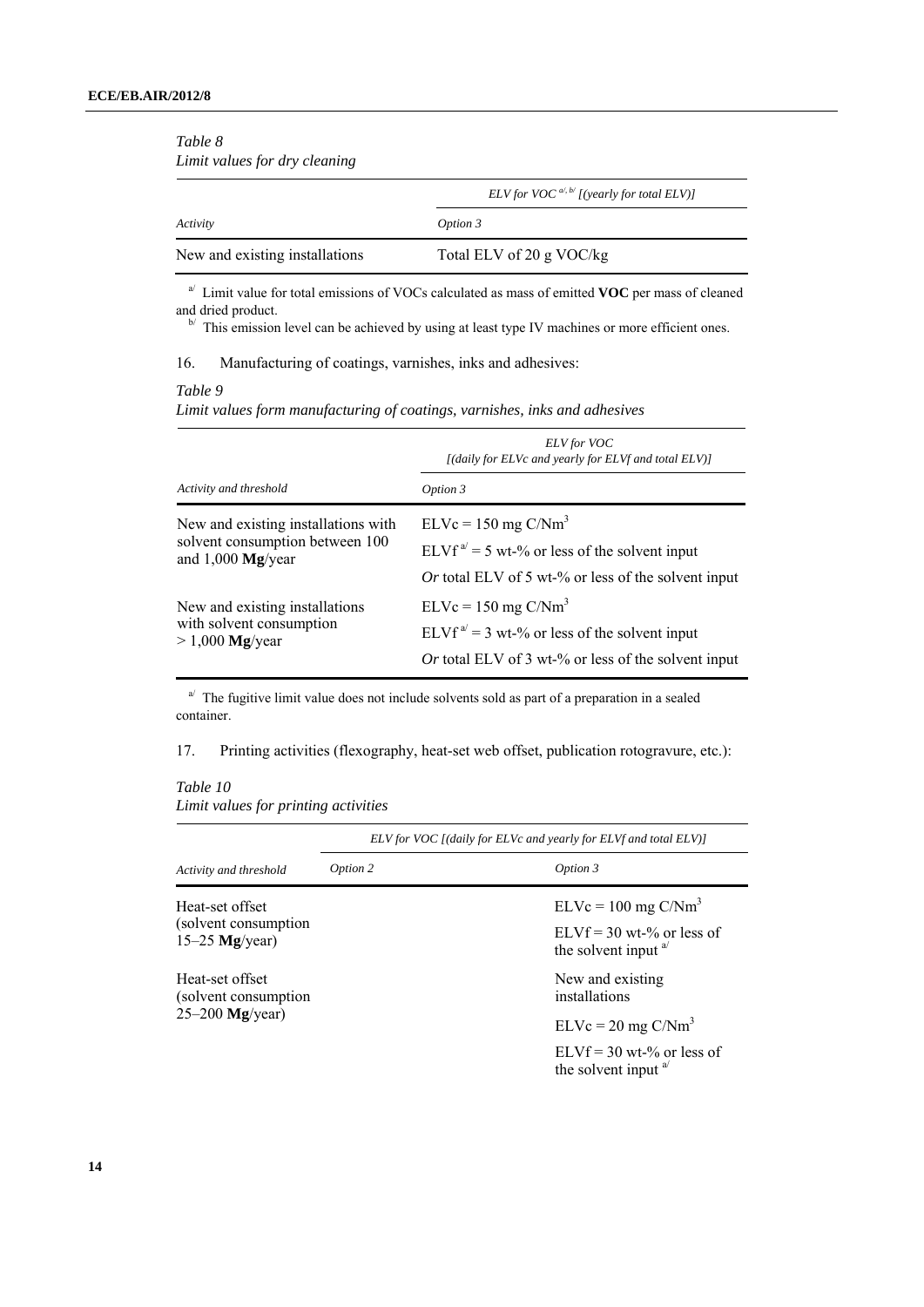|                                                            | ELV for VOC [(daily for ELVc and yearly for ELVf and total ELV)]                  |                                                                                |  |  |
|------------------------------------------------------------|-----------------------------------------------------------------------------------|--------------------------------------------------------------------------------|--|--|
| Activity and threshold                                     | Option 2                                                                          | Option 3                                                                       |  |  |
| Heat-set offset<br>(solvent consumption<br>$>200$ Mg/year) | For new and upgraded presses                                                      | existing installations                                                         |  |  |
|                                                            | Total ELV = $10$ wt-% or less of<br>the ink consumption <sup>a/</sup>             | $[ELVc = 20 mg/Nm3]$                                                           |  |  |
|                                                            | For existing presses                                                              | $ELVf = 30 wt-% or less of$<br>the solvent input <sup>a'</sup> - delete]       |  |  |
|                                                            | Total ELV = $15$ wt-% or less of<br>the ink consumption <sup><math>a</math></sup> |                                                                                |  |  |
| Publication gravure                                        | For new installations                                                             |                                                                                |  |  |
| (solvent consumption<br>$25-200$ Mg/year)                  |                                                                                   | $ELVc = 75$ mg $C/Nm3$                                                         |  |  |
|                                                            |                                                                                   | $ELVf = 10$ wt-% or less of<br>the solvent input                               |  |  |
|                                                            |                                                                                   | Or total ELV of 0.6 kg or<br>less of VOC/kg of solid input                     |  |  |
|                                                            | For existing installations                                                        |                                                                                |  |  |
|                                                            |                                                                                   | $ELVc = 75$ mg $C/Nm3$                                                         |  |  |
|                                                            |                                                                                   | $ELVf = 15$ wt-% or less of<br>the solvent input                               |  |  |
|                                                            |                                                                                   | Or total ELV of 0.8 kg or<br>less of VOC/kg of solid input                     |  |  |
| Publication gravure                                        | For new installations                                                             |                                                                                |  |  |
| (solvent consumption<br>$>$ 200 Mg/year)                   | Total ELV = 5 wt-% or less of the [ELVc = 75 mg $C/Nm^3$<br>solvent input         |                                                                                |  |  |
|                                                            |                                                                                   | $ELVf = 10 wt-% or less of$<br>the solvent input                               |  |  |
|                                                            |                                                                                   | Or total ELV of 0.6 kg or<br>less of VOC/kg of solid input<br>$-\text{delete}$ |  |  |
|                                                            | For existing installations                                                        |                                                                                |  |  |
|                                                            | Total ELV = 7 wt-% or less of the<br>solvent input                                | [ELVc = 75 mg $C/Nm3$                                                          |  |  |
|                                                            |                                                                                   | $ELVf = 15$ wt-15% or less of<br>the solvent input                             |  |  |
|                                                            |                                                                                   | Or total ELV of 0.8 kg or<br>less of VOC/kg of solid input<br>$-\text{delete}$ |  |  |
| Packaging                                                  |                                                                                   | $ELVc = 100$ mg $C/Nm3$                                                        |  |  |
| rotogravure and<br>flexography (solvent<br>consumption     |                                                                                   | $ELVf = 25$ wt-% or less of<br>the solvent input                               |  |  |
| $15-25$ Mg/year)                                           |                                                                                   | Or total ELV of 1.2 kg or<br>less of VOC/kg of solid input                     |  |  |

*ELV for VOC [(daily for ELVc and yearly for ELVf and total ELV)]*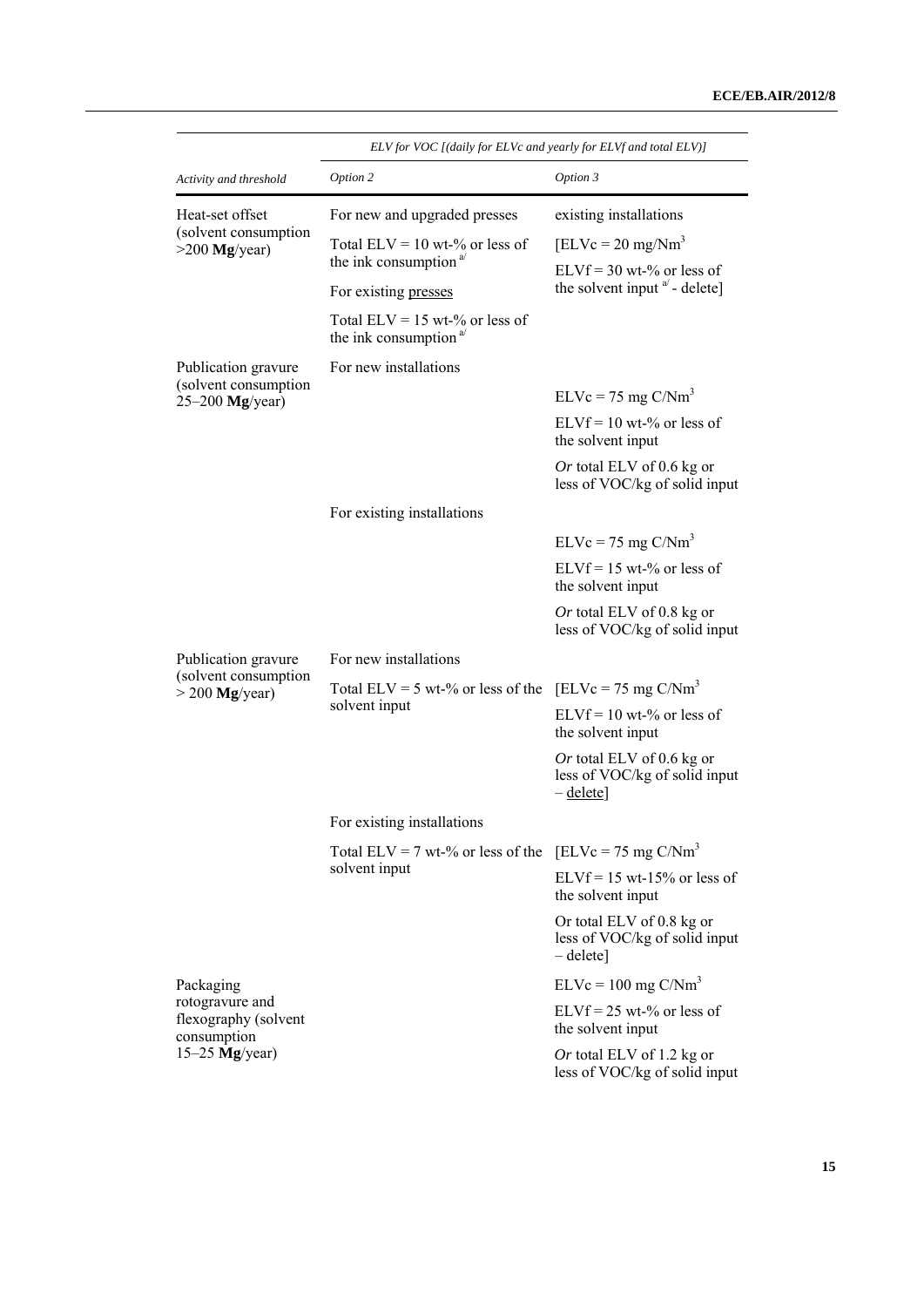|                                                                                            | ELV for VOC [(daily for ELVc and yearly for ELVf and total ELV)]                                                                                                                                                                                                             |                                                                       |  |
|--------------------------------------------------------------------------------------------|------------------------------------------------------------------------------------------------------------------------------------------------------------------------------------------------------------------------------------------------------------------------------|-----------------------------------------------------------------------|--|
| Activity and threshold                                                                     | Option 2                                                                                                                                                                                                                                                                     | Option 3                                                              |  |
| Packaging                                                                                  |                                                                                                                                                                                                                                                                              | $ELVc = 100$ mg $C/Nm3$                                               |  |
| rotogravure and<br>flexography (solvent<br>consumption                                     |                                                                                                                                                                                                                                                                              | $ELVf = 20$ wt-% or less of<br>the solvent input                      |  |
| $25-200$ Mg/year) and<br>rotary screen printing<br>(solvent consumption<br>$>$ 30 Mg/year) |                                                                                                                                                                                                                                                                              | Or total ELV of 1.0 kg or<br>less of VOC/kg of solid input            |  |
| Packaging                                                                                  | For plants with all machines<br>connected to oxidation:                                                                                                                                                                                                                      | [For existing installations]                                          |  |
| rotogravure and<br>flexography (solvent                                                    |                                                                                                                                                                                                                                                                              | $ELVc = 100$ mg $C/Nm3$                                               |  |
| consumption<br>$>$ 200 Mg/year)                                                            | Total ELV = $0.5$ kg VOC/kg of<br>solid input                                                                                                                                                                                                                                | $ELVf = 20$ wt-% or less of<br>the solvent input                      |  |
|                                                                                            | For plants with all machines<br>connected to carbon adsorption:                                                                                                                                                                                                              | Or total $ELV = 25%$ of<br>reference emission $\mathbf{b}'$ - delete] |  |
|                                                                                            | Total ELV = $0.6$ kg VOC/kg of<br>solid input                                                                                                                                                                                                                                |                                                                       |  |
|                                                                                            | For existing mixed plants where<br>some existing machines may not<br>be attached to an incinerator or<br>solvent recovery:                                                                                                                                                   |                                                                       |  |
|                                                                                            | Emissions from the machines<br>connected to oxidizers or carbon<br><i>adsorption</i> are below the emission<br>limits of $0.5$ or $0.6$ kg VOC/kg of<br>solid input respectively.                                                                                            |                                                                       |  |
|                                                                                            | For machines not connected to<br>gas treatment: use of low solvent<br>or solvent free products,<br>connection to waste gas treatment<br>when there is spare capacity and<br>preferentially run high solvent<br>content work on machines<br>connected to waste gas treatment. |                                                                       |  |
|                                                                                            | Total emissions below 1.0 kg<br>VOC/kg of solid input                                                                                                                                                                                                                        |                                                                       |  |

 $a^{j}$  Residual solvent in the finished product is not taken into account in the calculation of the fugitive emission.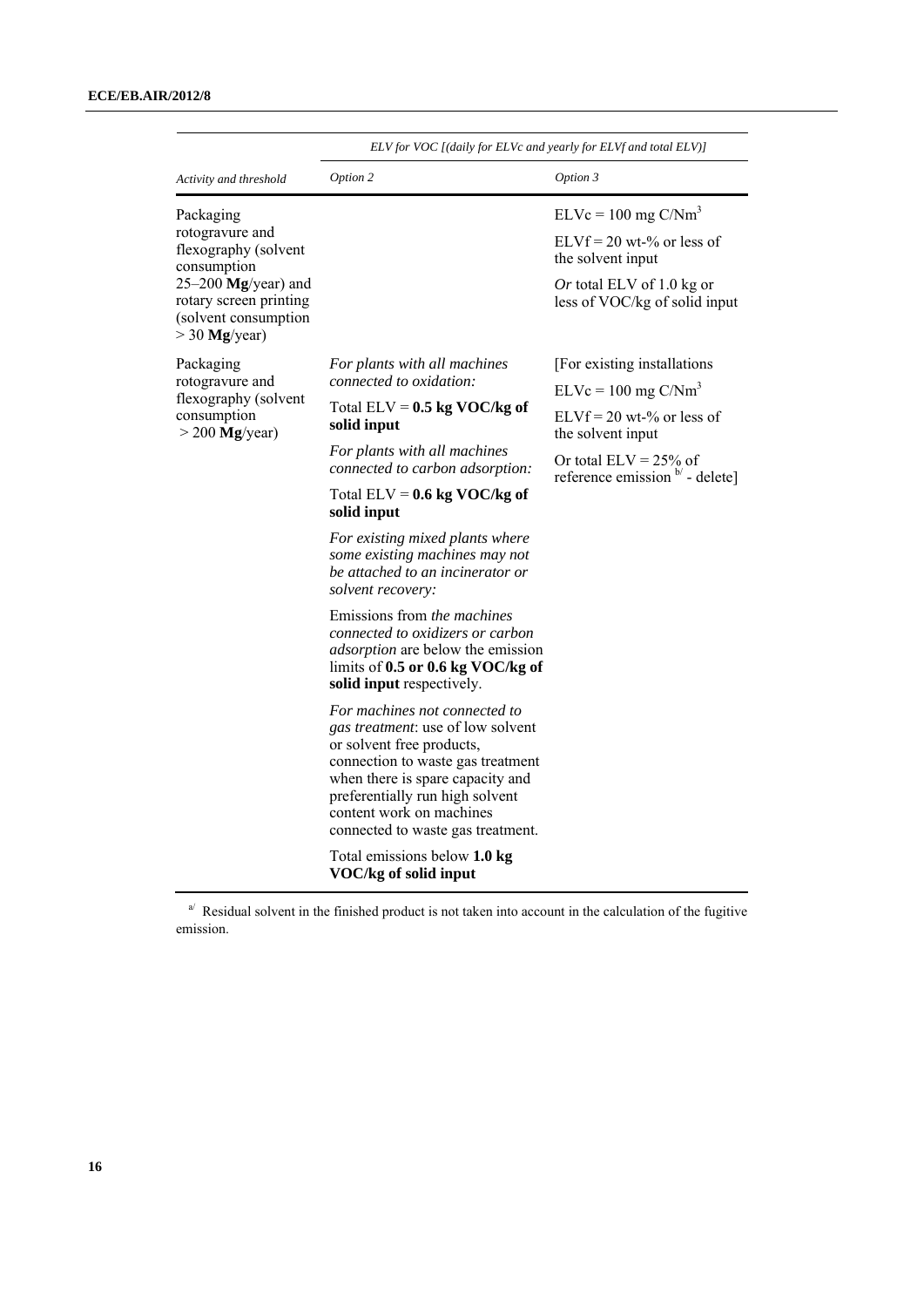## 18. Manufacturing of pharmaceutical products:

#### *Table 11*

*Limit values for manufacturing of pharmaceutical products*

|                                                                | <b>ELV</b> for VOC<br>[(daily for ELVc and yearly for ELVf and total ELV)] |                                                                    |  |
|----------------------------------------------------------------|----------------------------------------------------------------------------|--------------------------------------------------------------------|--|
| Activity and threshold                                         | Option 3                                                                   |                                                                    |  |
| New installations (solvent<br>consumption $> 50$ Mg/year)      | $ELVc = 20 mg$<br>$C/Nm^{3a/b/}$                                           | $ELVf = 5 wt-% or less$<br>of the solvent input b/                 |  |
| Existing installations (solvent<br>consumption $> 50$ Mg/year) | $ELVc = 20$ mg $C/Nm3$ <sup>a/</sup>                                       | $ELVf = 15$ wt-% or<br>less of the solvent input<br>$\mathfrak{g}$ |  |

 $a<sup>j</sup>$  If techniques are used which allow reuse of recovered solvents, the limit value shall be 150 mg  $\frac{C}{W}$ <sup>3</sup>. A total limit value of 5% of solvent input may be applied instead of applying ELVc and ELVf.

 $\sim$  A total limit value of 15% of solvent input may be applied instead of applying ELVc and ELVf.

19. Conversion of natural or synthetic rubber:

*Table 12 Limit values for conversion of natural or synthetic rubber*

|                                                                                                                                   | ELV for VOC<br>[(daily for ELVc and yearly for ELVf and total ELV)] |
|-----------------------------------------------------------------------------------------------------------------------------------|---------------------------------------------------------------------|
| Activity and threshold                                                                                                            | Options 1, 2 and 3                                                  |
| New and existing installations: conversion $ELVc = 20a$<br>of natural or synthetic rubber (solvent<br>consumption $> 15$ Mg/year) | $ELYf = 25^{b/2}$<br>Or total ELV = $25\%$ of solvent input         |

 $a<sup>j</sup>$  If techniques are used which allow reuse of recovered solvent, the limit value shall be 150 mg  $C/Nm<sup>3</sup>$ .

 $\mathbb{R}^{\mathbb{N}}$  The fugitive limit does not include solvents sold as part of a preparation in a sealed container.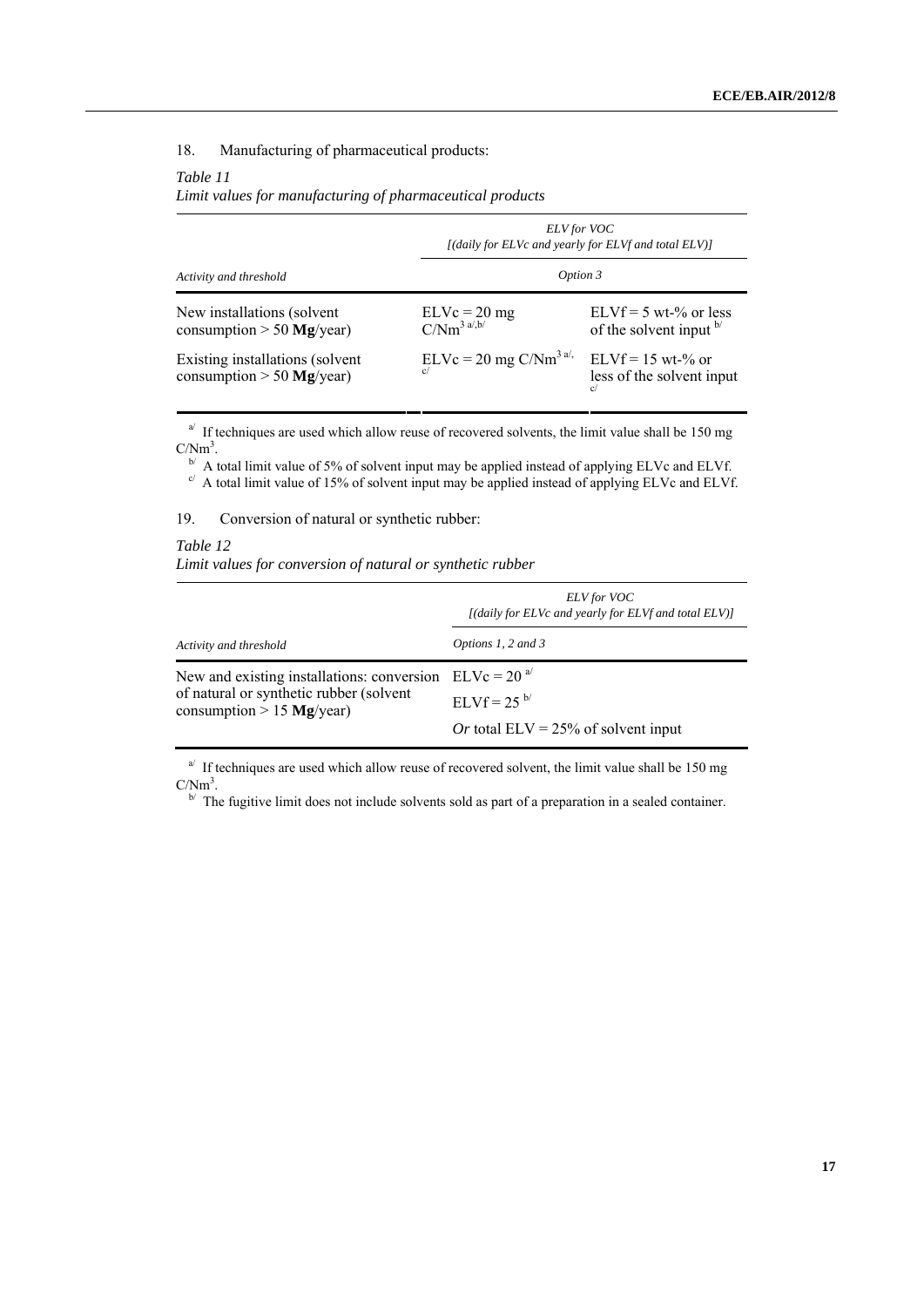#### 20. Surface cleaning:

*Table 13* 

*Limit values for surface cleaning*

| Activity and threshold                               | Threshold value<br>for solvent<br>consumption<br>(Mg/year) | <b>ELV</b> for VOC<br>[(daily for ELVc and yearly for ELVf and total ELV)] |                                                 |
|------------------------------------------------------|------------------------------------------------------------|----------------------------------------------------------------------------|-------------------------------------------------|
|                                                      |                                                            | Option 3                                                                   |                                                 |
| Surface cleaning using $1-5$<br>substances mentioned |                                                            | $ELVc = 20 mg$<br>compound/Nm <sup>3</sup>                                 | $ELYf = 15%$ of<br>solvent input                |
| in paragraph $3$ (z) (i)<br>of this annex            | > 5                                                        | $ELVc = 20 mg$<br>compound/Nm <sup>3</sup>                                 | $ELYf = 10\%$ of<br>solvent input               |
| Other surface cleaning $2-10$                        |                                                            | $ELVc = 75$ mg $C/Nm3$ <sup>a/</sup>                                       | ELVf = $20\%$ <sup>a'</sup> of<br>solvent input |
|                                                      | >10                                                        | $ELVc = 75$ mg $C/Nm3$ <sup>a</sup> $ELVf = 15\%$ <sup>a</sup> of          | solvent input                                   |

 $a^{j}$  Installations which demonstrate to the competent authority that the average organic solvent content of all cleaning material used does not exceed 30% w/w are exempt from applying these values.

21. Vegetable oil and animal fat extraction and vegetable oil refining processes:

#### *Table 14*

|                                                                           | ELV for VOC [(yearly for total ELV)]   |                  |  |  |
|---------------------------------------------------------------------------|----------------------------------------|------------------|--|--|
| Activity and threshold                                                    | Options 1, 2 and 3                     |                  |  |  |
| New and existing<br>installations (solvent<br>consumption $> 10$ Mg/year) | Total ELV (kg VOC/Mg product)          |                  |  |  |
|                                                                           | Animal fat:                            | 1.5              |  |  |
|                                                                           | Castor:                                | 3.0              |  |  |
|                                                                           | Rape seed:                             | 1.0              |  |  |
|                                                                           | Sunflower seed:                        | 1.0              |  |  |
|                                                                           | Soya beans (normal crush):             | 0.8              |  |  |
|                                                                           | Soya beans (white flakes):             | 1.2              |  |  |
|                                                                           | Other seeds and vegetable<br>material: | 3.0 <sup>a</sup> |  |  |
|                                                                           | All fractionation processes,           |                  |  |  |
|                                                                           | excluding degumming: $b$               | 1.5              |  |  |
|                                                                           | Degumming:                             | 4.0              |  |  |

 $a^{j}$  Limit values for total emissions of VOCs from installations treating single batches of seeds or other vegetable material shall be set case by case by the competent authorities on the basis of the best

<sup>b/</sup> The removal of gum from the oil.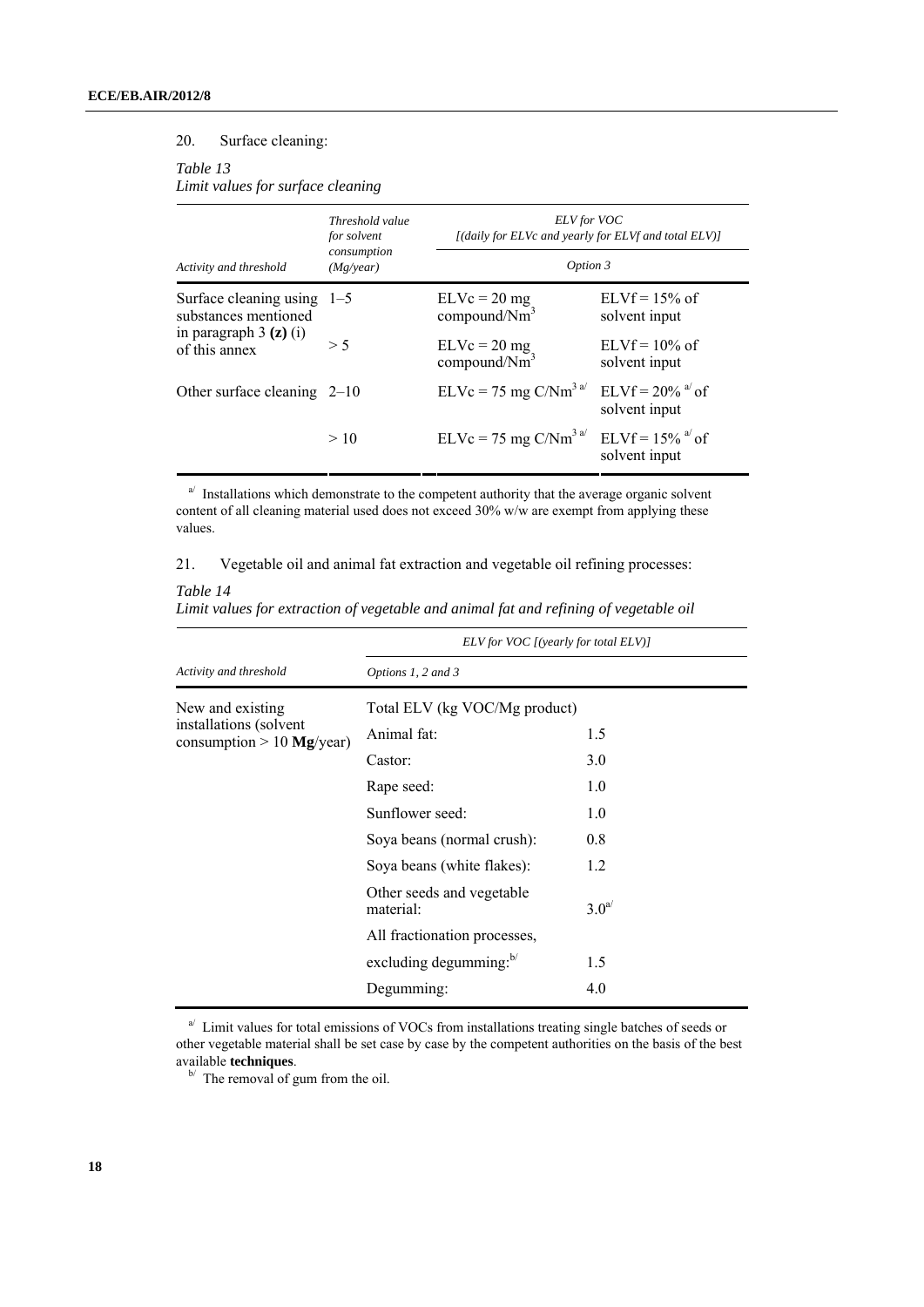#### 22. Impregnation of **wood:**

#### *Table 15*

*Limit values for impregnation of wood*

|                                   | ELV for VOC [(daily for ELVc and yearly for ELVf and total ELV)] |                                                  |  |
|-----------------------------------|------------------------------------------------------------------|--------------------------------------------------|--|
| Activity and threshold            | Option 2                                                         | Option 3                                         |  |
| Wood <b>impregnation</b> (solvent |                                                                  | $ELVc = 100a$ mg C/Nm <sup>3</sup>               |  |
| consumption $25-200$ Mg/year)     |                                                                  | $ELVf = 45$ wt-% or less of<br>the solvent input |  |
|                                   |                                                                  | Or 11 kg or less of VOC/ $m3$                    |  |
| Wood <b>impregnation</b> (solvent | $ELVc = 100a$ mg C/Nm <sup>3</sup>                               |                                                  |  |
| consumption $> 200$ Mg/year)      | $ELVf = 35$ wt-% or less of<br>the solvent input                 |                                                  |  |
|                                   | Or 9 kg or less of VOC/m <sup>3</sup>                            |                                                  |  |

 $a^{j}$  Does not apply to impregnation with creosote.

### **B. Canada**

**23. Limit values for controlling emissions of VOCs will be determined for stationary sources, as appropriate, taking into account information on available control technologies, limit values applied in other jurisdictions, and the documents below:**

 (a) **VOC Concentration Limits for Architectural Coatings Regulations — SOR/2009-264;** 

 **(b) VOC Concentration Limits for Automotive Refinishing Products. SOR/2009-197;** 

 **(c) Proposed regulations for VOC Concentrations Limits for Certain Products;** 

 **(d) Guidelines for the Reduction of Ethylene Oxide Releases from Sterilization Applications;**

 (e) Environmental Guideline for the Control of Volatile Organic Compounds Process Emissions from New Organic Chemical Operations. PN1108;

 (f) Environmental Code of Practice for the Measurement and Control of Fugitive VOC Emissions from Equipment Leaks. PN1106;

 (g) A Program to Reduce Volatile Organic Compound Emissions by 40 Percent from Adhesives and Sealants. PN1116;

 (h) A Plan to Reduce **VOC** Emissions by 20 Percent from Consumer Surface Coatings. PN1114;

 (i) Environmental Guidelines for Controlling Emissions of Volatile Organic Compounds from Aboveground Storage Tanks. PN1180;

 (j) Environmental Code of Practice for Vapour Recovery during Vehicle Refueling at Service Stations and Other Gasoline Dispersing Facilities. PN1184;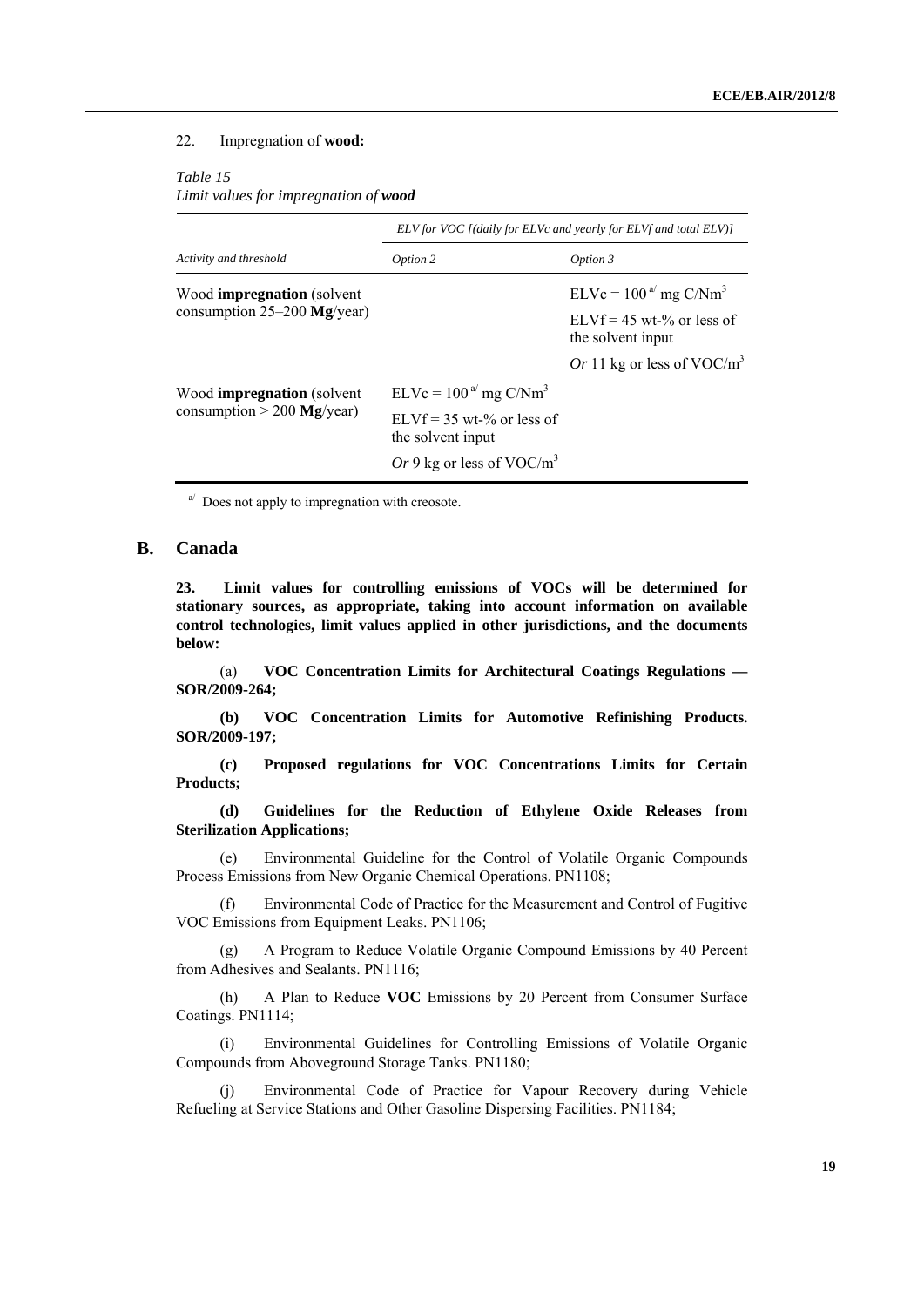<span id="page-19-0"></span> (k) Environmental Code of Practice for the Reduction of Solvent Emissions from Commercial and Industrial Degreasing Facilities. PN1182;

 (l) New Source Performance Standards and Guidelines for the Reduction of Volatile Organic Compound Emissions from Canadian Automotive Original Equipment Manufacturer (OEM) Coating Facilities. PN1234;

 (m) Environmental Guideline for the Reduction of Volatile Organic Compound Emissions from the Plastics Processing Industry. PN1276;

 (**n) National Action Plan for the Environmental Control of Ozone-Depleting Substances (ODS) and Their Halocarbon Alternatives. PN1291;** 

 **(o) Management Plan for Nitrogen Oxides (NOx) and Volatile Organic Compounds (VOCs) — Phase I. PN1066;** 

 **(p) [Environmental Code of Practice for the Reduction of Volatile Organic](http://www.ccme.ca/assets/pdf/voc_printing_1301_e.pdf)  [Compound Emissions from the Commercial/Industrial Printing Industry. PN1301](http://www.ccme.ca/assets/pdf/voc_printing_1301_e.pdf);** 

**(q) [Recommended CCME](http://www.ccme.ca/assets/pdf/pn_1320_bookmarks_e.pdf)[3](#page-19-0) Standards and Guidelines for the Reduction of**  VOC Emissions from Canadian Industrial Maintenance Coatings. PN1320; [and](#page-19-0)

**(r) Guidelines for the Reduction of VOC Emissions in the Wood Furniture Manufacturing Sector. PN1338.**

#### **C. United States of America**

24. Limit values for controlling emissions of VOCs from new stationary sources in the following stationary source categories are specified in the following documents:

 (a) Storage Vessels for Petroleum Liquids — 40 Code of Federal Regulations (C.F.R.) Part 60, Subpart K, and Subpart Ka;

 (b) Storage Vessels for Volatile Organic Liquids — 40 C.F.R. Part 60, Subpart Kb;

(c) Petroleum Refineries — 40 C.F.R. Part 60, Subpart J;

(d) Surface Coating of Metal Furniture — 40 C.F.R. Part 60, Subpart EE;

 (e) Surface Coating for Automobile and Light Duty Trucks — 40 C.F.R. Part 60, Subpart MM;

(f) Publication Rotogravure Printing — 40 C.F.R. Part 60, Subpart QQ;

 (g) Pressure Sensitive Tape and Label Surface Coating Operations — 40 C.F.R. Part 60, Subpart RR;

 (h) Large Appliance, Metal Coil and Beverage Can Surface Coating — 40 C.F.R. Part 60, Subpart SS, Subpart TT and Subpart WW;

(i) Bulk Gasoline Terminals — 40 C.F.R. Part 60, Subpart XX;

(j) Rubber Tire Manufacturing — 40 C.F.R. Part 60, Subpart BBB;

(k) Polymer Manufacturing — 40 C.F.R. Part 60, Subpart DDD;

 (l) Flexible Vinyl and Urethane Coating and Printing — 40 C.F.R. Part 60, Subpart FFF;

<sup>3</sup> Canadian Council of Ministers of the Environment.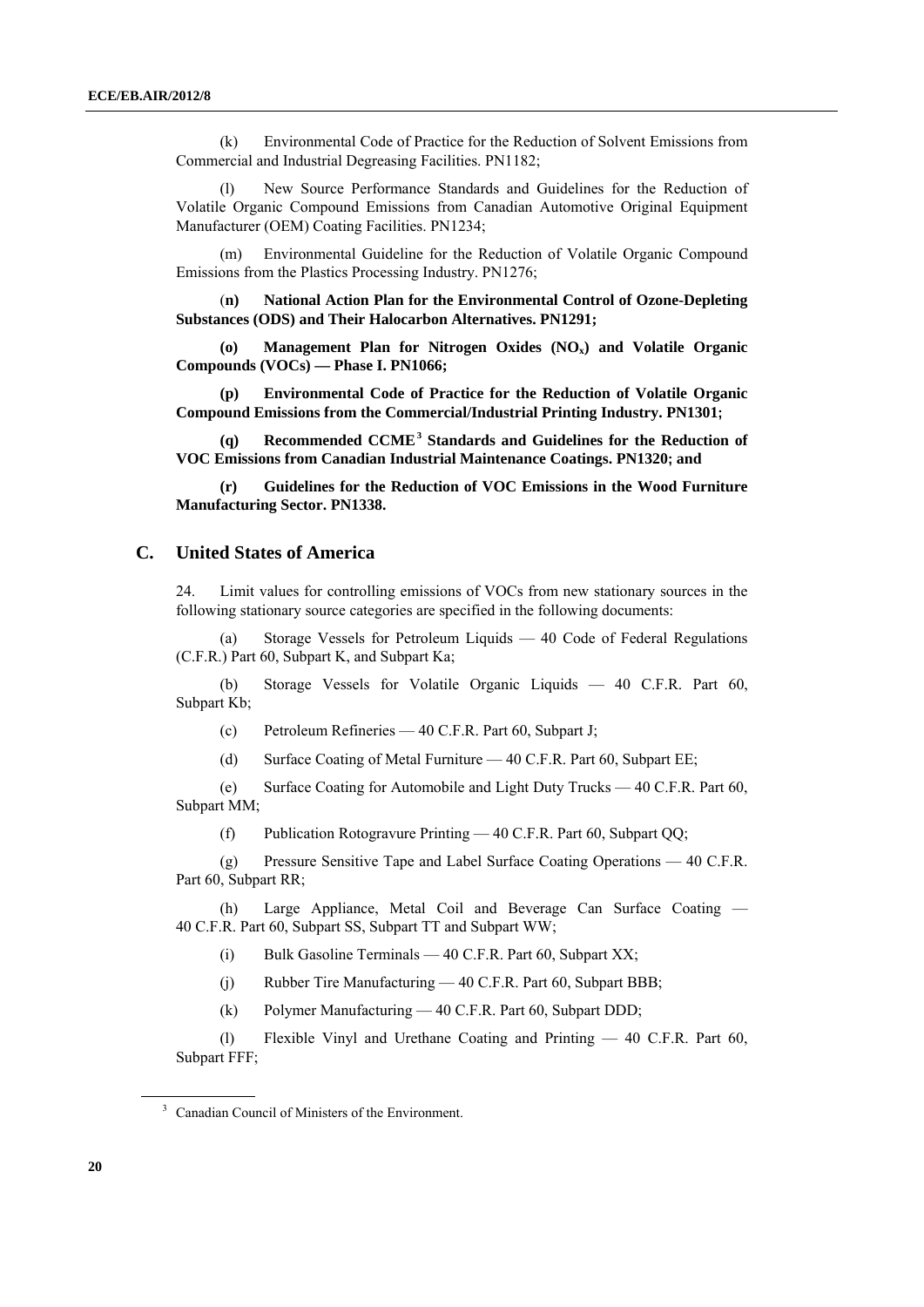(m) Petroleum Refinery Equipment Leaks and Wastewater Systems — 40 C.F.R. Part 60, Subpart GGG and Subpart QQQ;

- (n) Synthetic Fiber Production 40 C.F.R. Part 60, Subpart HHH;
- (o) Petroleum Dry Cleaners 40 C.F.R. Part 60, Subpart JJJ;
- (p) Onshore Natural Gas Processing Plants 40 C.F.R. Part 60, Subpart KKK;

 (q) SOCMI Equipment Leaks, Air Oxidation Units, Distillation Operations and Reactor Processes — 40 C.F.R. Part 60, Subpart VV, Subpart III, Subpart NNN and Subpart RRR;

- (r) Magnetic Tape Coating 40 C.F.R. Part 60, Subpart SSS;
- (s) Industrial Surface Coatings 40 C.F.R. Part 60, Subpart TTT;

 (t) Polymeric Coatings of Supporting Substrates Facilities — 40 C.F.R. Part 60, Subpart VVV;

 **(u) Stationary Internal Combustion Engines — Spark Ignition, 40 C.F.R. Part 60, Subpart JJJJ;** 

 **(v) Stationary Internal Combustion Engines — Compression Ignition, 40 C.F.R. Part 60, Subpart IIII and** 

 **(w) New and in-use portable fuel containers — 40 C.F.R. Part 59, Subpart F.**

**25. Limit values for controlling emissions of VOC from new and existing sources subject to National Emission Standards for Hazardous Air Pollutants (HAPs) are specified in the following documents:** 

 **(a) Organic HAPs from the Synthetic Organic Chemical Manufacturing Industry — 40 C.F.R. Part 63, Subpart F;** 

 **(b) Organic HAPs from the Synthetic Organic Chemical Manufacturing Industry: Process Vents, Storage Vessels, Transfer Operations, and Wastewater — 40 C.F.R. Part 63, Subpart G;** 

- **(c) Organic HAPs: Equipment Leaks 40 C.F.R. Part 63, Subpart H;**
- **(d) Commercial ethylene oxide sterilizers 40 C.F.R. Part 63, Subpart O;**

 **(e) Bulk gasoline terminals and pipeline breakout stations — 40 C.F.R. Part 63, Subpart R;** 

- **(f) Halogenated solvent degreasers 40 C.F.R. Part 63, Subpart T;**
- **(g) Polymers and resins (Group I) 40 C.F.R. Part 63, Subpart U;**

 **(h) Polymers and resins (Group II) — 40 C.F.R. Part 63, Subpart W;** 

 **(i) Secondary lead smelters — 40 C.F.R. Part 63, Subpart X;** 

 **(j) Marine tank vessel loading — 40 C.F.R. Part 63, Subpart Y;** 

- **(k) Petroleum refineries 40 C.F.R. Part 63, Subpart CC;**
- **(l) Offsite waste and recovery operations 40 C.F.R. Part 63, Subpart DD;**
- **(m) Magnetic tape manufacturing 40 C.F.R. Part 63, Subpart EE;**
- **(n) Aerospace manufacturing 40 C.F.R. Part 63, Subpart GG;**
- **(o) Oil and natural gas production 40 C.F.R. Part 63, Subpart HH;**
- **(p) Ship building and ship repair 40 C.F.R. Part 63, Subpart II;**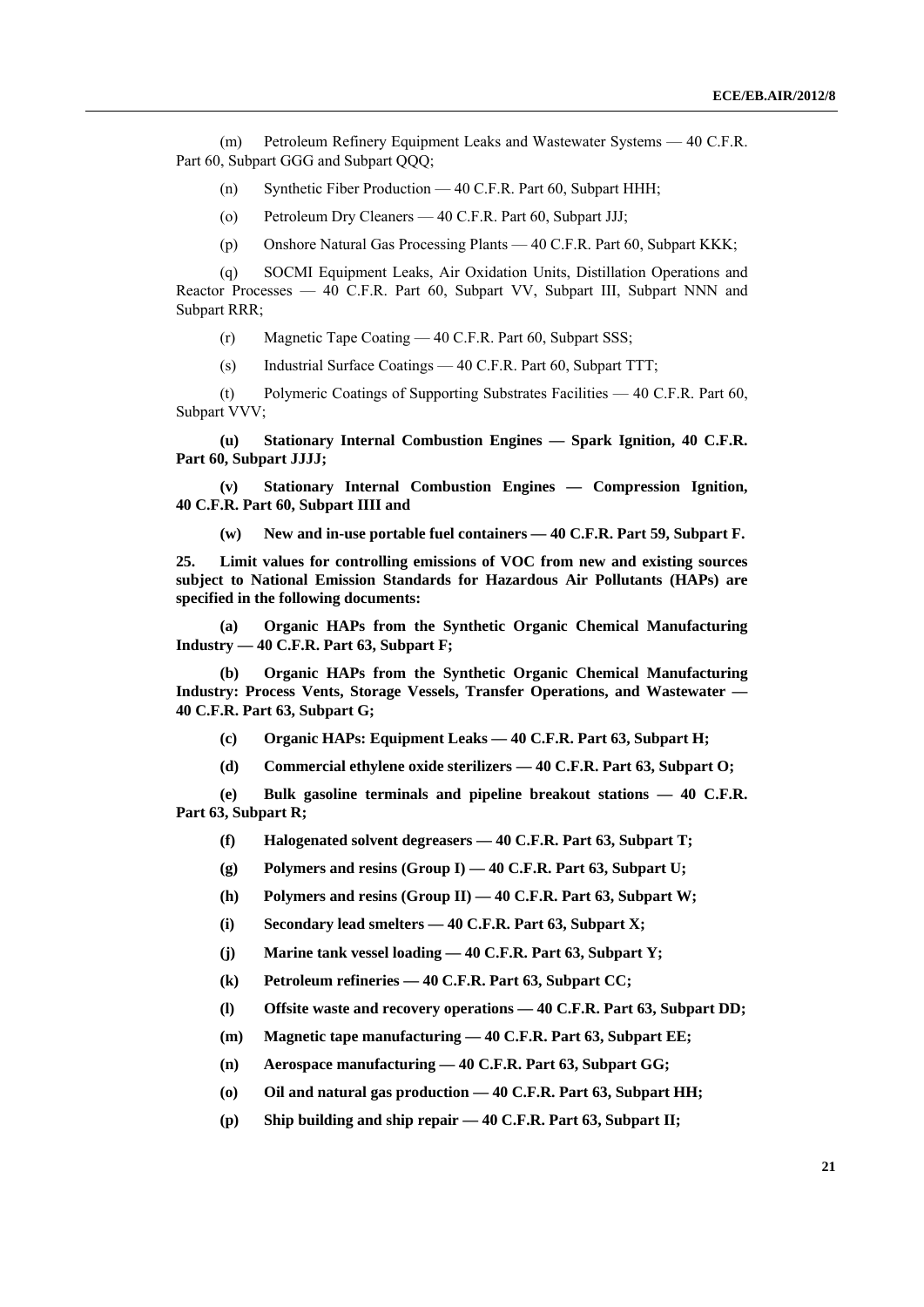- **(q) Wood furniture 40 C.F.R. Part 63, Subpart JJ;**
- **(r) Printing and publishing 40 C.F.R. Part 63, Subpart KK;**
- **(s) Pulp and paper II (combustion) C.F.R. Part 63, Subpart MM;**
- **(t) Storage tanks 40 C.F.R. Part 63, Subpart OO;**
- **(u) Containers 40 C.F.R. Part 63, Subpart PP;**
- **(v) Surface impoundments 40 C.F.R. Part 63, Subpart QQ;**
- **(w) Individual drain systems 40 C.F.R. Part 63, Subpart RR;**
- **(x) Closed vent systems 40 C.F.R. Part 63, Subpart SS;**
- **(y) Equipment leaks: control level 1 40 C.F.R. Part 63, Subpart TT;**
- **(z) Equipment leaks: control level 2 40 C.F.R. Part 63, Subpart UU;**

 **(aa) Oil-Water Separators and Organic-Water Separators — 40 C.F.R. Part 63, Subpart VV;** 

 **(bb) Storage Vessels (Tanks): Control Level 2 — 40 C.F.R. Part 63, Subpart WW;** 

 **(cc) Ethylene Manufacturing Process Units — 40 C.F.R. Part 63, Subpart XX;** 

 **(dd) Generic Maximum Achievable Control Technology Standards for several categories — 40 C.F.R. Part 63, Subpart YY;** 

 **(ee) Hazardous waste combustors — 40 C.F.R. Part 63, Subpart EEE;** 

 **(ff) Pharmaceutical manufacturing — 40 C.F.R. Part 63, Subpart GGG;** 

 **(gg) Natural Gas Transmission and Storage — 40 C.F.R. Part 63, Subpart HHH;** 

 **(hh) Flexible Polyurethane Foam Production — 40 C.F.R. Part 63, Subpart III;** 

 **(ii) Polymers and Resins: group IV — 40 C.F.R. Part 63, Subpart JJJ;** 

 **(jj) Portland cement manufacturing — 40 C.F.R. Part 63, Subpart LLL;** 

 **(kk) Pesticide active ingredient production –— 40 C.F.R. Part 63, Subpart MMM;** 

 **(ll) Polymers and resins: group III — 40 C.F.R. Part 63, Subpart OOO;** 

 **(mm) Polyether polyols — 40 C.F.R. Part 63, Subpart PPP;** 

 **(nn) Secondary aluminum production — 40 C.F.R. Part 63, Subpart RRR;** 

 **(oo) Petroleum refineries — 40 C.F.R. Part 63, Subpart UUU;** 

 **(pp) Publicly owned treatment works — 40 C.F.R. Part 63, Subpart VVV;** 

 **(qq) Nutritional Yeast Manufacturing — 40 C.F.R. Part 63, Subpart CCCC;** 

 **(rr) Organic liquids distribution (non-gasoline) — 40 C.F.R. Part 63, Subpart EEEE;** 

 **(ss) Miscellaneous organic chemical manufacturing — 40 C.F.R. Part 63, Subpart FFFF;**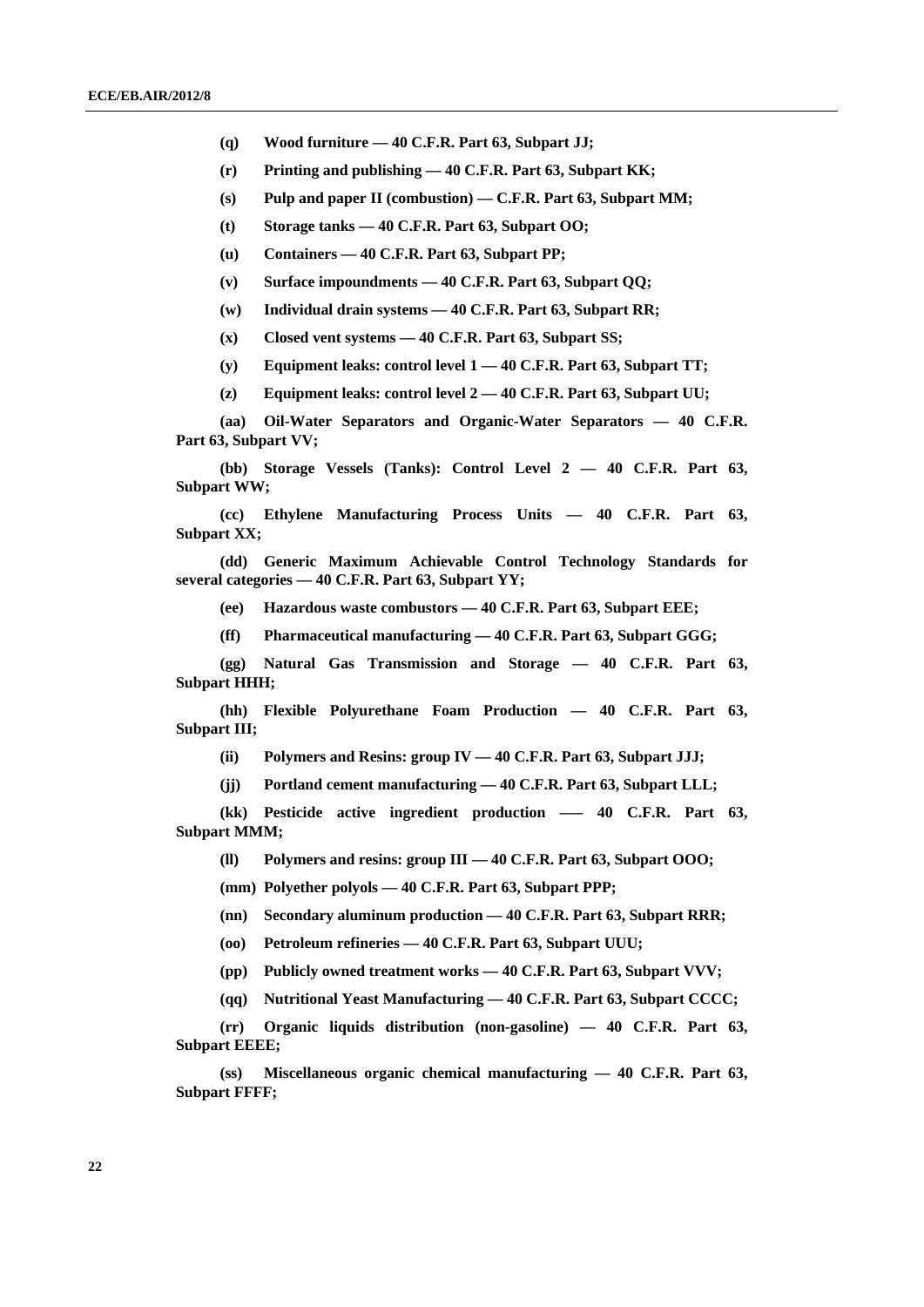**(tt) Solvent Extraction for Vegetable Oil Production — 40 C.F.R. Part 63, Subpart GGGG;** 

 **(uu) Auto and Light Duty Truck Coatings — 40 C.F.R. Part 63, Subpart IIII;** 

 **(vv) Paper and Other Web Coating — 40 C.F.R. Part 63, Subpart JJJJ;** 

 **(ww) Surface Coatings for Metal Cans — 40 C.F.R. Part 63, Subpart KKKK;** 

 **(xx) Miscellaneous Metal Parts and Products Coatings — 40 C.F.R. Part 63, Subpart MMMM;** 

 **(yy) Surface Coatings for Large Appliances — 40 C.F.R. Part 63, Subpart NNNN;** 

 **(zz) Printing, Coating and Dyeing of Fabric — 40 C.F.R. Part 63, Subpart OOOO;** 

 **(aaa) Surface Coating of Plastic Parts and Products — 40 C.F.R. Part 63, Subpart PPPP;** 

 **(bbb) Surface Coating of Wood Building Products — 40 C.F.R. Part 63, Subpart QQQQ;** 

 **(ccc) Metal Furniture Surface Coating — 40 C.F.R. Part 63, Subpart RRRR;** 

 **(ddd) Surface coating for metal coil — 40 C.F.R. Part 63, Subpart SSSS;** 

 **(eee) Leather finishing operations — 40 C.F.R. Part 63, Subpart TTTT;** 

 **(fff) Cellulose products manufacturing — 40 C.F.R. Part 63, Subpart UUUU;** 

 **(ggg) Boat manufacturing — 40 C.F.R. Part 63, Subpart VVVV;** 

 **(hhh) Reinforced Plastics and Composites Production — 40 C.F.R. Part 63, Subpart WWWW;** 

 **(iii) Rubber tire manufacturing — 40 C.F.R. Part 63, Subpart XXXX;** 

 **(jjj) Stationary Combustion Engines — 40 C.F.R. Part 63, Subpart YYYY;** 

 **(kkk) Stationary Reciprocating Internal Combustion Engines: Compression Ignition — 40 C.F.R. Part 63, Subpart ZZZZ;** 

 **(lll) Semiconductor manufacturing — 40 C.F.R. Part 63, Subpart BBBBB;** 

 **(mmm) Iron and steel foundries — 40 C.F.R. Part 63, Subpart EEEEE;** 

 **(nnn) Integrated iron and steel manufacturing — 40 C.F.R. Part 63, Subpart FFFFF;** 

 **(ooo) Asphalt Processing and Roofing Manufacturing — 40 C.F.R. Part 63, Subpart LLLLL;** 

 **(ppp) Flexible Polyurethane Foam Fabrication — 40 C.F.R. Part 63, Subpart MMMMM;** 

 **(qqq) Engine test cells/stands — 40 C.F.R. Part 63, Subpart PPPPP;** 

 **(rrr) Friction products manufacturing — 40 C.F.R. Part 63, Subpart QQQQQ;** 

 **(sss) Refractory products manufacturing — 40 C.F.R. Part 63, Subpart SSSSS;** 

 **(ttt) Hospital ethylene oxide sterilizers — 40 C.F.R. Part 63, Subpart WWWWW;**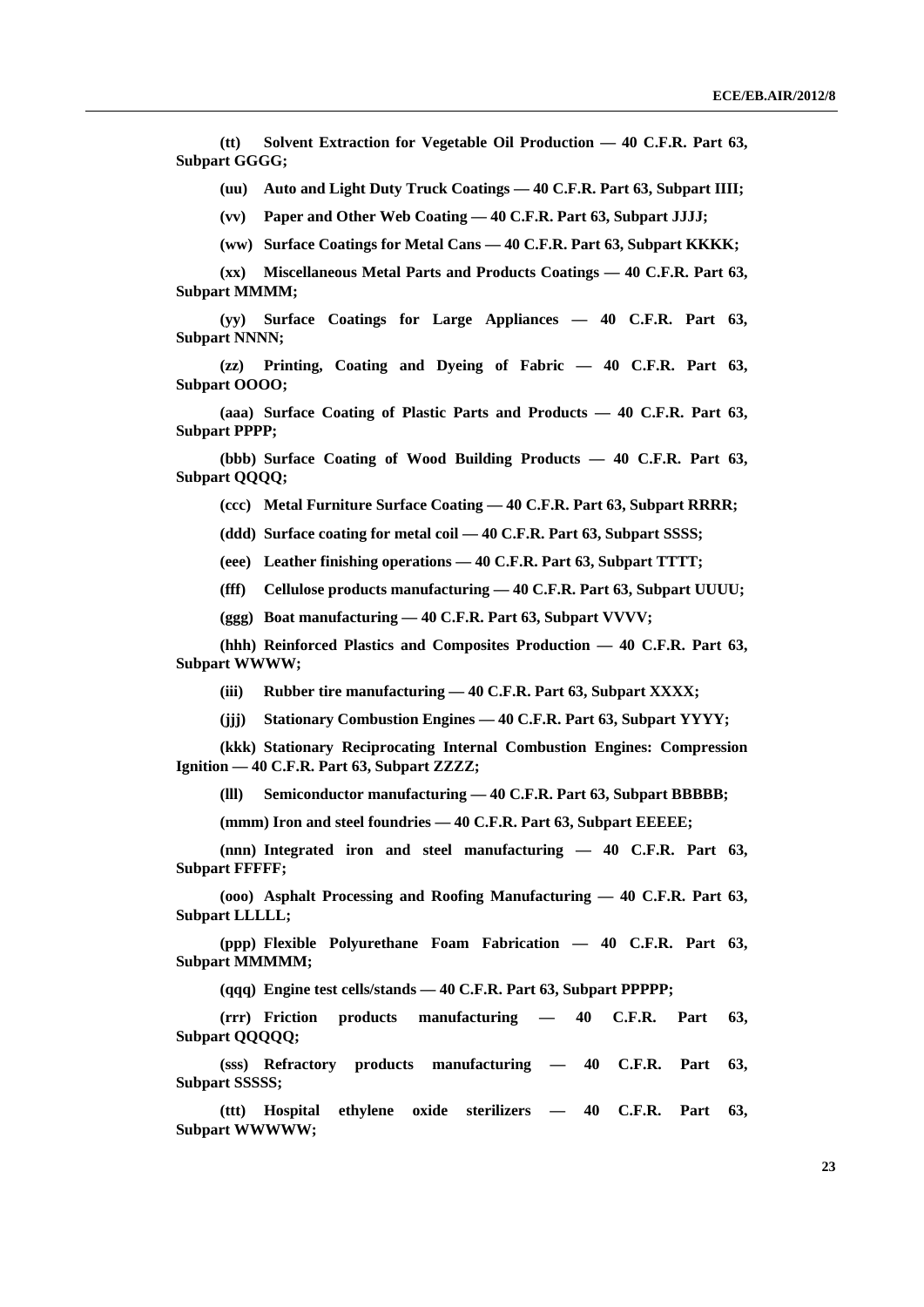**(uuu) Gasoline Distribution Bulk Terminals, Bulk Plants, and Pipeline Facilities — 40 C.F.R. Part 63, Subpart BBBBBB;** 

 **(vvv) Gasoline Dispensing Facilities — 40 C.F.R. Part 63, Subpart CCCCCC;** 

 **(www) Paint Stripping and Miscellaneous Surface Coating Operations at Area Sources — 40 C.F.R. Part 63, Subpart HHHHHH;** 

 **(xxx) Acrylic Fibers/Modacrylic Fibers Production (Area Sources) — 40 C.F.R. Part 63, Subpart LLLLLL;** 

 **(yyy) Carbon Black Production (Area Sources) — 40 C.F.R. Part 63, Subpart MMMMMM;** 

 **(zzz) Chemical Manufacturing Area Sources: Chromium Compounds — 40 C.F.R. Part 63, Subpart NNNNNN;** 

 **(aaaa) Chemical Manufacturing for Area Sources — 40 C.F.R. Part 63, Subpart VVVVVV;** 

 **(bbbb) Asphalt Processing and Roofing Manufacturing (Area Sources) — 40 C.F.R. Part 63, Subpart AAAAAAA; and** 

 **(cccc) Paints and Allied Products Manufacturing (Area Sources) — 40 C.F.R. Part 63, Subpart CCCCCCC.**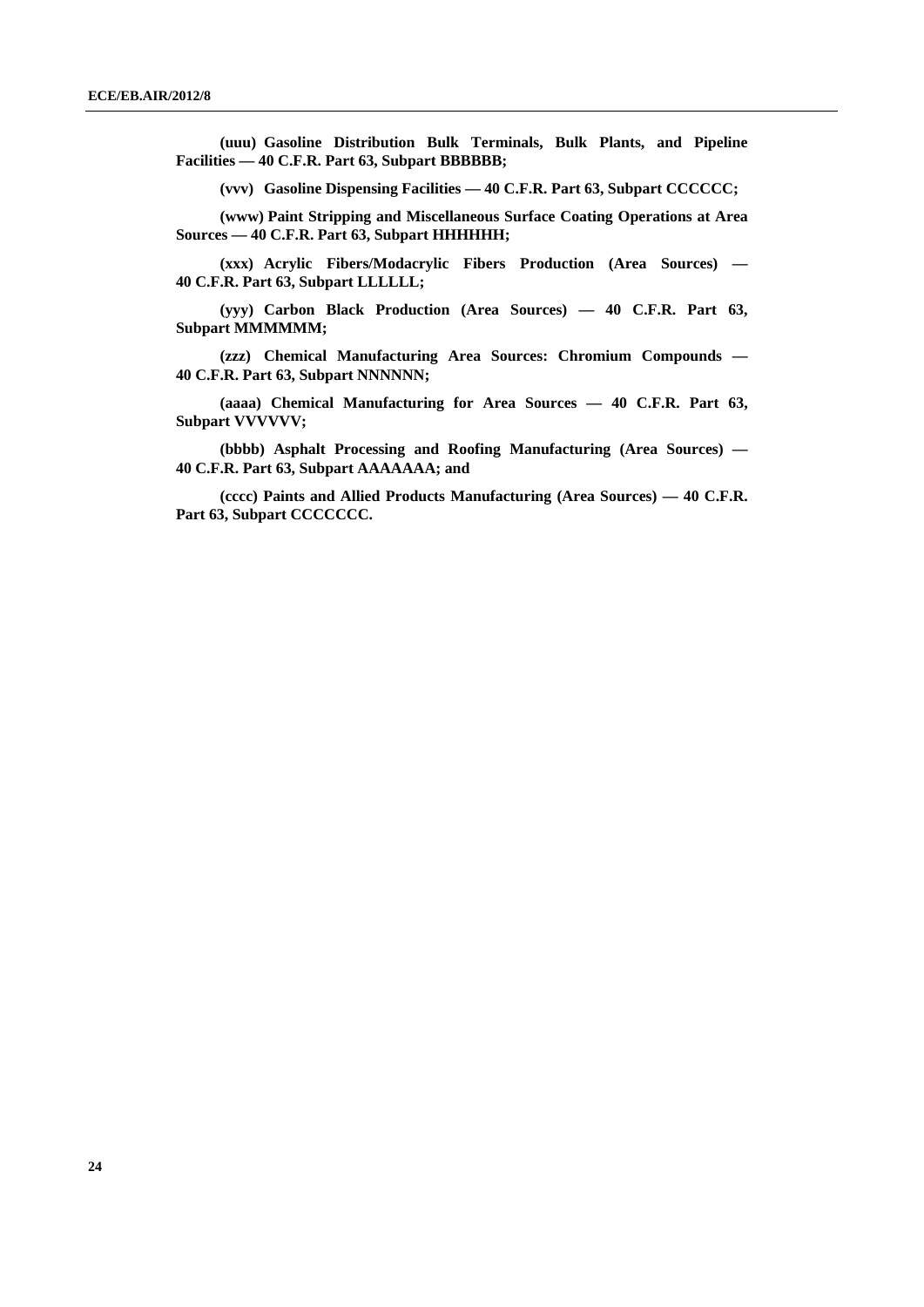## **Appendix**

## **Solvent management plan**

## **Introduction**

1. This appendix to the annex on limit values for emissions of **VOCs** from stationary sources provides guidance on carrying out a solvent management plan. It identifies the principles to be applied (para. 2), provides a framework for the mass balance (para. 3) and provides an indication of the requirements for verification of compliance (para. 4).

#### **Principles**

2. The solvent management plan serves the following purposes:

- (a) Verification of compliance, as specified in the annex; and
- (b) Identification of future reduction options.

### **Definitions**

- 3. The following definitions provide a framework for the mass balance exercise:
	- (a) Inputs of organic solvents:

 I1 The quantity of organic solvents or their quantity in preparations purchased that are used as input into the process in the time frame over which the mass balance is being calculated;

 I2 The quantity of organic solvents or their quantity in preparations recovered and reused as solvent input into the process. (The recycled solvent is counted every time it is used to carry out the activity.);

(b) Outputs of organic solvents:

O1. Emission of VOCs in waste gases;

 O2. Organic solvents lost in water, if appropriate taking into account wastewater treatment when calculating O5;

 O3. The quantity of organic solvents that remains as contamination or residue in output of products from the process;

 O4. Uncaptured emissions of organic solvents to air. This includes the general ventilation of rooms, where air is released to the outside environment via windows, doors, vents and similar openings;

 O5. Organic solvents and/or organic compounds lost due to chemical or physical reactions (including, for example, those that are destroyed, e.g., by incineration or other waste-gas or wastewater, or captured, e.g., by adsorption, as long as they are not counted under O6, O7 or O8);

O6. Organic solvents contained in collected waste;

 O7. Organic solvents, or organic solvents contained in preparations, that are sold or are intended to be sold as a commercially valuable product;